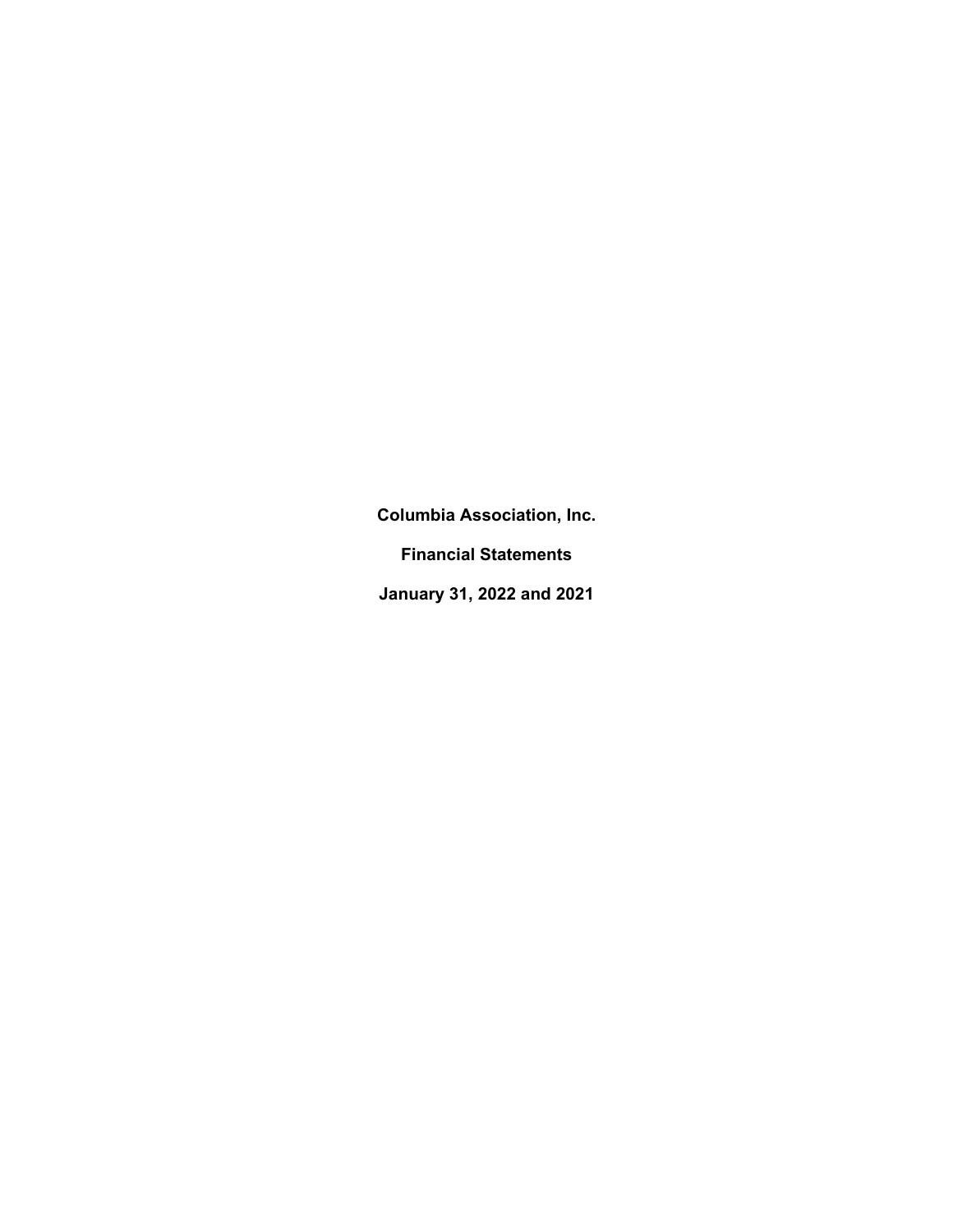# **Index**

# Page

# Financial Statements

| <b>Statements of Financial Position</b>  | 2 |
|------------------------------------------|---|
| <b>Statements of Activities</b>          | 3 |
| <b>Statements of Functional Expenses</b> |   |
| <b>Statements of Cash Flows</b>          | 6 |
| <b>Notes to Financial Statements</b>     |   |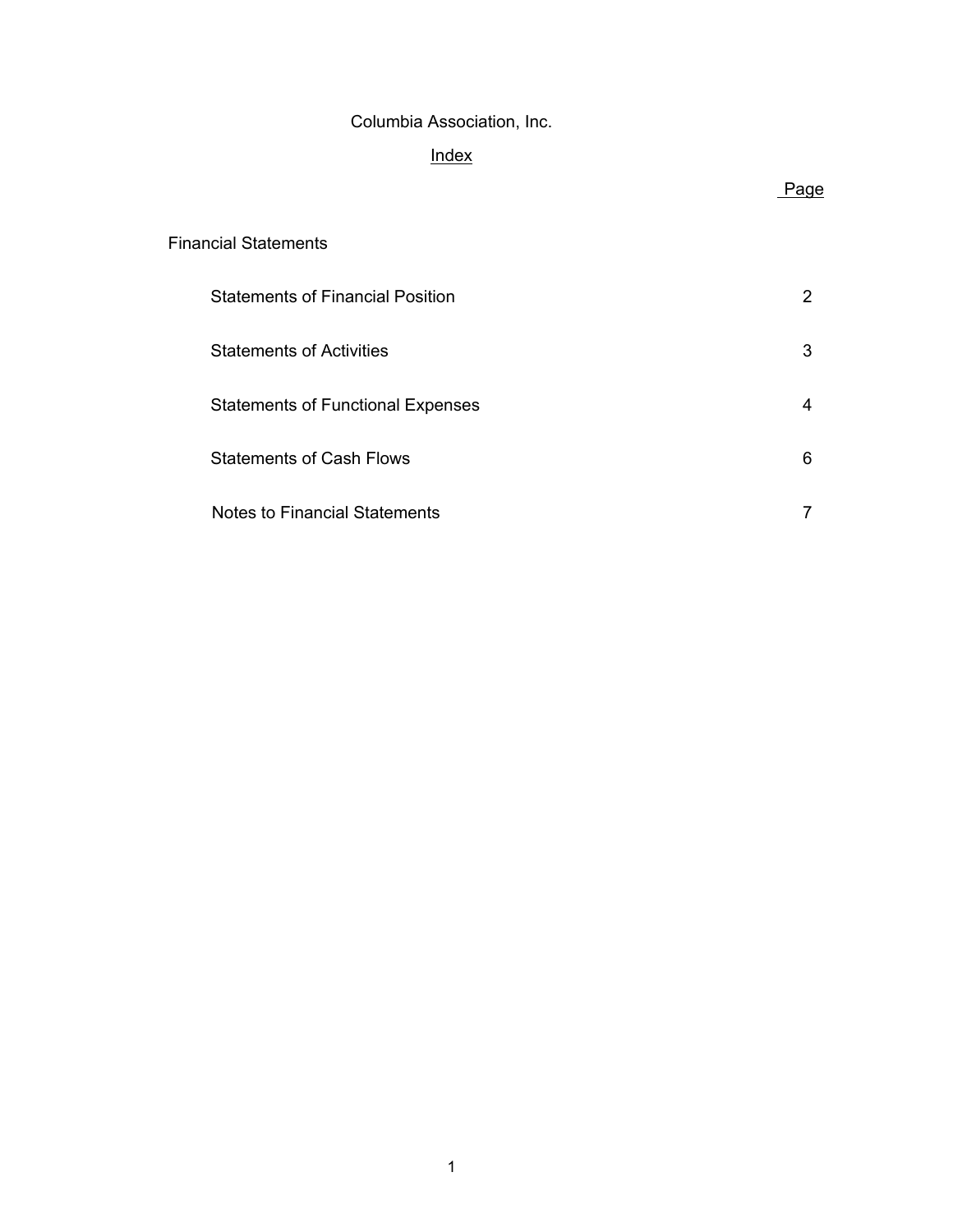# **Statements of Financial Position January 31, 2022 and 2021 (in Thousands)**

|                                                                                                                                                                                                                                                                                             | 2022                                                                               | 2021                                                             |
|---------------------------------------------------------------------------------------------------------------------------------------------------------------------------------------------------------------------------------------------------------------------------------------------|------------------------------------------------------------------------------------|------------------------------------------------------------------|
| Cash and cash equivalents<br>Grant restricted to School Age Services<br>Emergency cash reserves<br>Accounts receivable, net<br>Prepaid expenses and other assets<br>Risk management fund<br>Workers' compensation fund<br>Property, facilities and equipment, net<br>Intangible assets, net | \$<br>29,773<br>135<br>2,000<br>3,239<br>1,275<br>6,602<br>3,549<br>128,380<br>287 | \$<br>27,117<br>2,377<br>630<br>3,624<br>3,601<br>134,382<br>298 |
| <b>Total assets</b>                                                                                                                                                                                                                                                                         | \$<br>175,240                                                                      | \$<br>172,029                                                    |
| <b>Liabilities and Net Assets</b>                                                                                                                                                                                                                                                           |                                                                                    |                                                                  |
| Liabilities                                                                                                                                                                                                                                                                                 |                                                                                    |                                                                  |
| Accounts payable and accrued expenses<br>Deferred revenue                                                                                                                                                                                                                                   | 14,790<br>4,703                                                                    | 11,261<br>3,897                                                  |
|                                                                                                                                                                                                                                                                                             | 19,493                                                                             | 15,158                                                           |
| Term debt<br>Term loans, net of deferred financing costs<br>Capital lease obligations                                                                                                                                                                                                       | 32,919<br>643                                                                      | 37,491<br>779                                                    |
| Total term debt                                                                                                                                                                                                                                                                             | 33,562                                                                             | 38,270                                                           |
| <b>Total liabilities</b>                                                                                                                                                                                                                                                                    | 53,055                                                                             | 53,428                                                           |
| Net assets                                                                                                                                                                                                                                                                                  |                                                                                    |                                                                  |
| Without donor restrictions<br>With donor restrictions                                                                                                                                                                                                                                       | 122,050<br>135                                                                     | 118,601                                                          |
| Total net assets                                                                                                                                                                                                                                                                            | 122,185                                                                            | 118,601                                                          |
| Total liabilities and net assets                                                                                                                                                                                                                                                            | \$<br>175,240                                                                      | \$<br>172,029                                                    |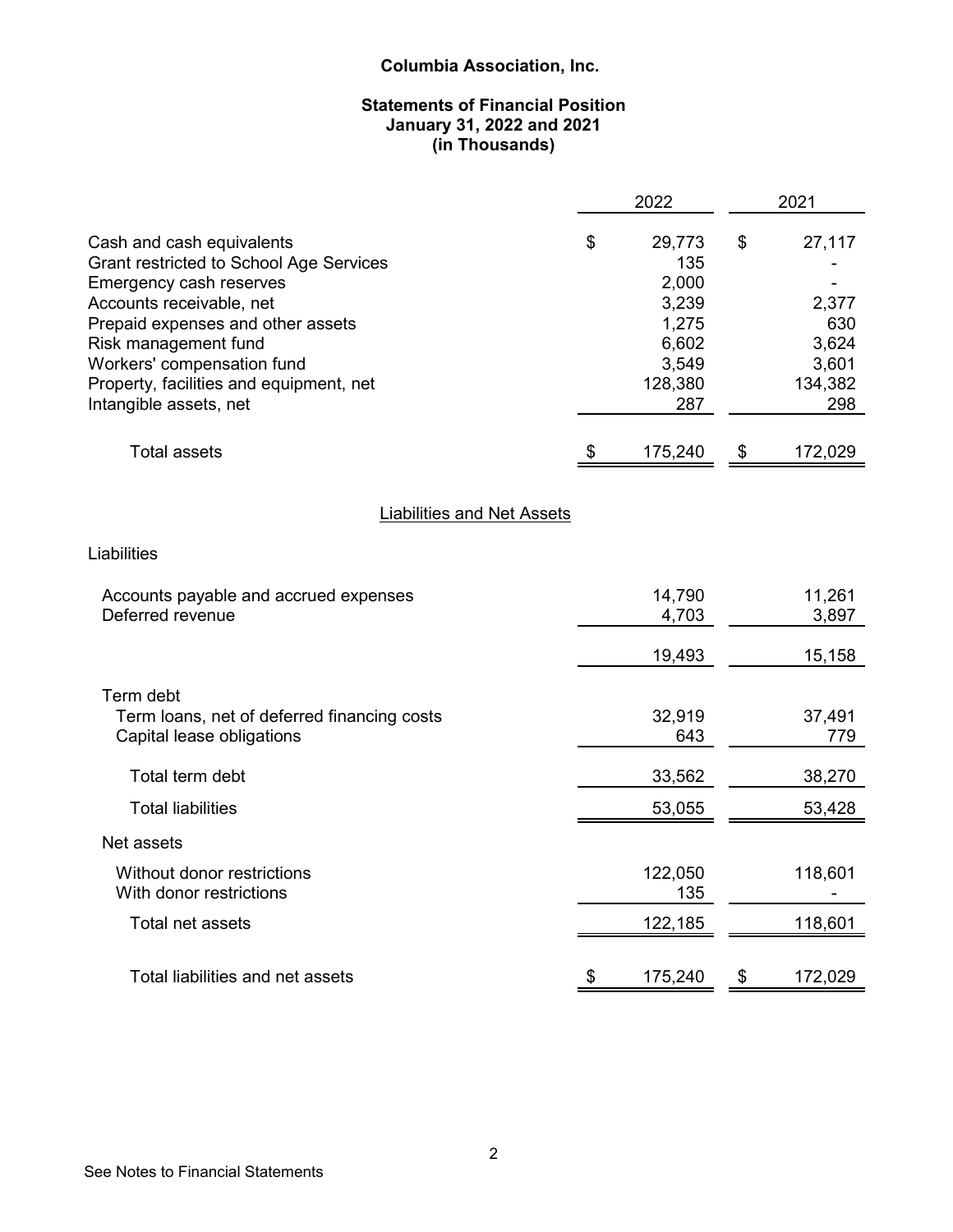# **Statements of Activities January 31, 2022 and 2021 (in Thousands)**

|                                                    | 2022                   | 2021 |                  |  |
|----------------------------------------------------|------------------------|------|------------------|--|
| Revenue                                            |                        |      |                  |  |
| Annual charge<br>Community programs & services     | \$<br>44,819<br>16,898 | \$   | 43,513<br>10,572 |  |
| Communications and marketing                       | 141                    |      | 182              |  |
| <b>Community operations</b>                        | 258                    |      | 328              |  |
| Village community associations                     | (12)                   |      | (33)             |  |
| Interest income and other                          | 84                     |      | 76               |  |
| Unrealized loss on marketable securities           | (24)                   |      | (29)             |  |
| <b>Total revenue</b>                               | 62,164                 |      | 54,609           |  |
| <b>Expenses</b>                                    |                        |      |                  |  |
| Program services:<br>Community programs & services | 20,550                 |      | 17,221           |  |
| Communications and marketing                       | 1,473                  |      | 922              |  |
| <b>Community operations</b>                        | 11,092                 |      | 8,732            |  |
| Village community associations                     | 3,708                  |      | 4,232            |  |
| Total program services                             | 36,823                 |      | 31,107           |  |
| Supporting services:                               |                        |      |                  |  |
| Administrative                                     | 7,070                  |      | 5,817            |  |
| <b>Total expenses</b>                              | 43,893                 |      | 36,924           |  |
| Increase in net assets without donor restrictions  | 18,271                 |      | 17,685           |  |
| Change in net assets with donor restrictions:      |                        |      |                  |  |
| <b>Grant restricted to School Age Services</b>     | 863                    |      |                  |  |
| Satisfaction of program restrictions               | (728)                  |      |                  |  |
| Increase in net assets with donor restrictions     | 135                    |      |                  |  |
| Increase in total net assets                       | 18,406                 |      | 17,685           |  |
| Net assets, beginning                              | 103,779                |      | 100,916          |  |
| Net assets, ending                                 | \$<br>122,185          | \$   | 118,601          |  |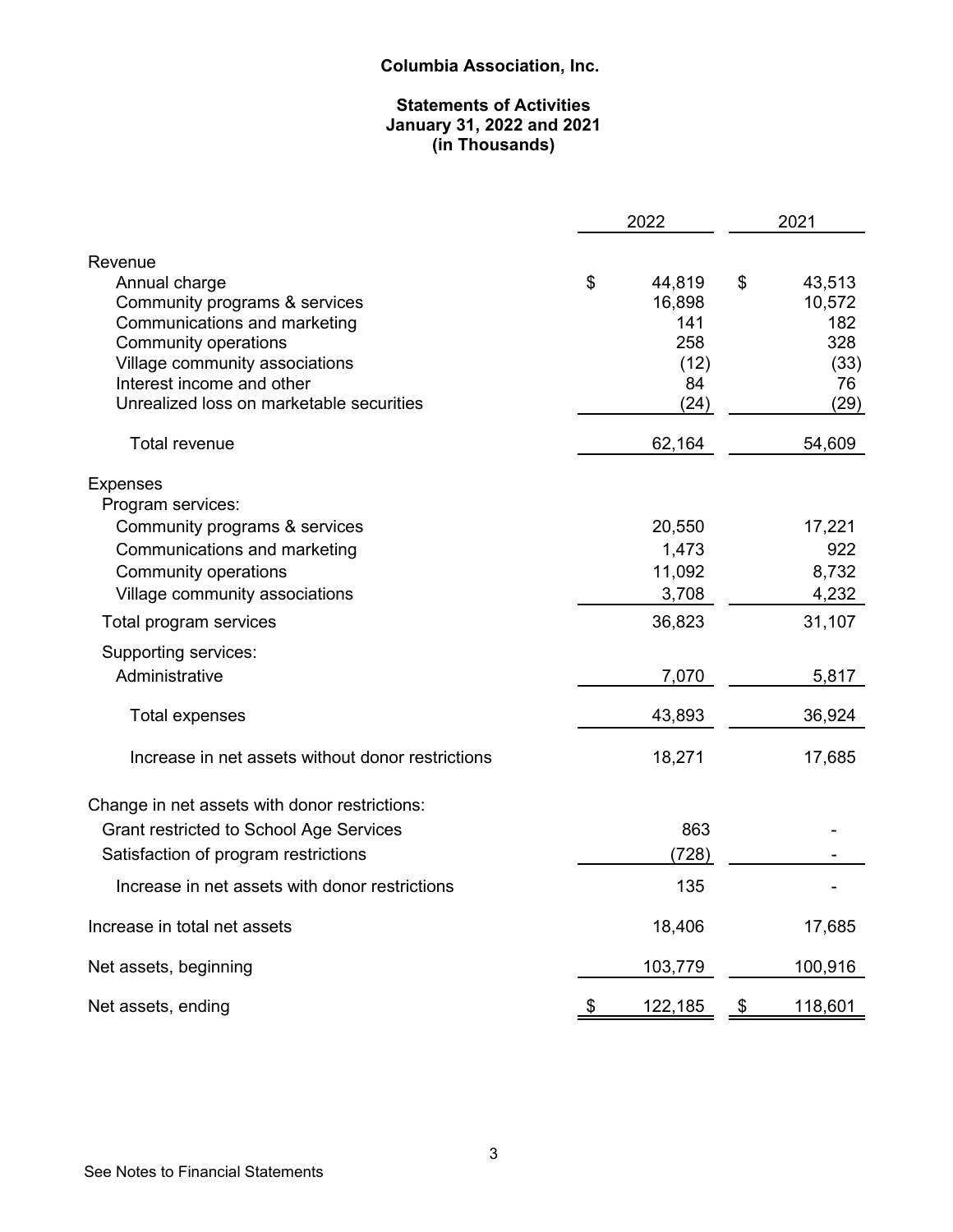# **Statements of Functional Expenses January 31, 2022 (in Thousands)**

|                                                     | Community<br>Programs &<br><b>Services</b> |                          |                |                          |             |              |              |     | Communications<br>and Marketing | Community<br><b>Operations</b> | Village<br>Community<br><b>Associations</b> | <b>Total Program</b> | <b>Administrative</b> |  | <b>Total</b> |
|-----------------------------------------------------|--------------------------------------------|--------------------------|----------------|--------------------------|-------------|--------------|--------------|-----|---------------------------------|--------------------------------|---------------------------------------------|----------------------|-----------------------|--|--------------|
| Personnel Expenses \$                               |                                            | 10,816                   | \$<br>1,266    | \$<br>4,035              | \$          | \$<br>16,117 | \$<br>3,960  | -\$ | 20,077                          |                                |                                             |                      |                       |  |              |
| Operating<br>Supplies/Expenses                      |                                            | 765                      | 337            | 337                      | 9           | 1,448        | 88           |     | 1,536                           |                                |                                             |                      |                       |  |              |
| Technology<br>Supplies/Expenses                     |                                            | 81                       | 16             | 23                       |             | 120          | 897          |     | 1,017                           |                                |                                             |                      |                       |  |              |
| Collection and<br><b>Treasury Expenses</b>          |                                            | 189                      | 151            | 1                        |             | 341          | 64           |     | 405                             |                                |                                             |                      |                       |  |              |
| Fees                                                |                                            | 501                      | 38             | 1,741                    | 111         | 2,391        | 1,015        |     | 3,406                           |                                |                                             |                      |                       |  |              |
| Comm. Assoc.<br>Annual Charge<br><b>Share Grant</b> |                                            | $\overline{\phantom{a}}$ |                | $\overline{\phantom{0}}$ | 2,561       | 2,561        |              |     | 2,561                           |                                |                                             |                      |                       |  |              |
| <b>Temporary Funding</b><br>& Grants Expense        |                                            | $\overline{\phantom{a}}$ |                | $\blacksquare$           |             |              |              |     |                                 |                                |                                             |                      |                       |  |              |
| Rentals                                             |                                            | 886                      | 224            | 102                      |             | 1,212        | 438          |     | 1,650                           |                                |                                             |                      |                       |  |              |
| <b>Utilities</b>                                    |                                            | 1,115                    | $\overline{7}$ | 72                       | 4           | 1,198        | 213          |     | 1,411                           |                                |                                             |                      |                       |  |              |
| Insurance & Taxes                                   |                                            | 665                      | 4              | 247                      | 39          | 955          | 167          |     | 1,122                           |                                |                                             |                      |                       |  |              |
| Repairs &<br>Maintenance                            |                                            | 1,499                    | 46             | 1,065                    | 142         | 2,752        | 38           |     | 2,790                           |                                |                                             |                      |                       |  |              |
| Depreciation                                        |                                            | 4,768                    | 30             | 3,116                    | 776         | 8,690        | 164          |     | 8,854                           |                                |                                             |                      |                       |  |              |
| Non-Operating<br>Exp/Contingencies                  |                                            | (1, 113)                 |                |                          |             | (1, 113)     | 25           |     | (1,088)                         |                                |                                             |                      |                       |  |              |
| Allocations                                         |                                            | 1,106                    | (646)          | 353                      | 66          | 879          | $\mathbf{1}$ |     | 880                             |                                |                                             |                      |                       |  |              |
| <b>Total functional</b><br>expenses                 | \$                                         | 21,278                   | \$<br>1,473    | \$<br>11,092             | \$<br>3,708 | \$<br>37,551 | \$<br>7,070  | \$  | 44,621                          |                                |                                             |                      |                       |  |              |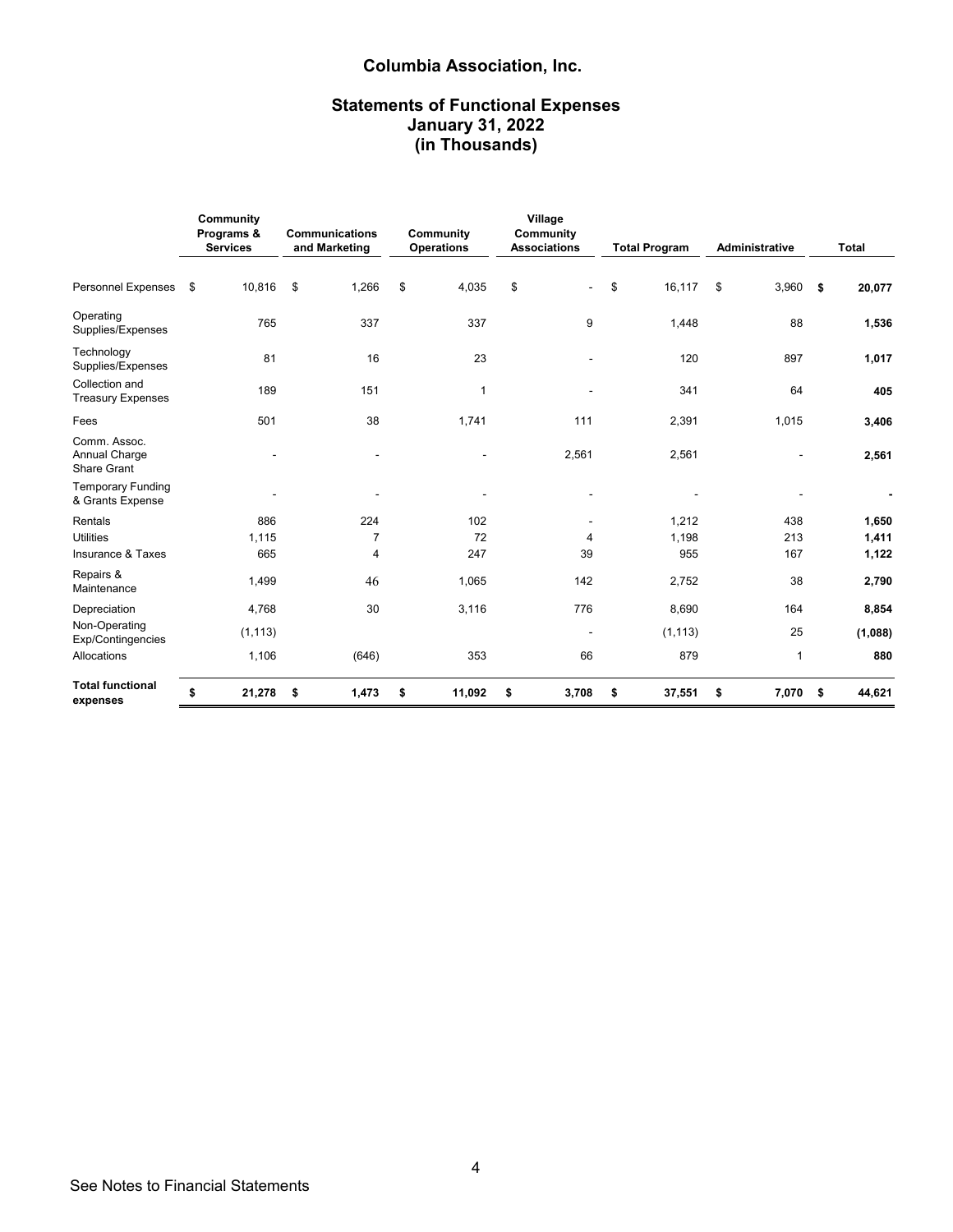# **Statements of Functional Expenses January 31, 2021 (in Thousands)**

|                                                     | Community<br>Programs &<br>Services* |                          |    |        | <b>Communications</b><br>and Marketing |    | Community<br><b>Operations</b> |    | Village<br>Community<br><b>Associations</b> |    | <b>Total Program</b>     |  | <b>Administrative</b> |  | <b>Total</b> |  |
|-----------------------------------------------------|--------------------------------------|--------------------------|----|--------|----------------------------------------|----|--------------------------------|----|---------------------------------------------|----|--------------------------|--|-----------------------|--|--------------|--|
| <b>Personnel Expenses</b>                           | \$                                   | 6,754                    | \$ | 926    | \$<br>3,081                            |    |                                | \$ | 10,761                                      | \$ | $3,248$ \$               |  | 14,009                |  |              |  |
| Operating<br>Supplies/Expenses                      |                                      | 383                      |    | 156    | 193                                    |    | 8                              |    | 740                                         |    | 57                       |  | 797                   |  |              |  |
| Technology<br>Supplies/Expenses                     |                                      | 29                       |    | 36     | 19                                     |    |                                |    | 84                                          |    | 854                      |  | 938                   |  |              |  |
| Collection and<br><b>Treasury Expenses</b>          |                                      | 100                      |    | 186    | 1                                      |    |                                |    | 287                                         |    | 53                       |  | 340                   |  |              |  |
| Fees                                                |                                      | 228                      |    | 74     | 1,145                                  |    | 127                            |    | 1,574                                       |    | 696                      |  | 2,270                 |  |              |  |
| Comm. Assoc.<br>Annual Charge<br><b>Share Grant</b> |                                      | $\overline{a}$           |    | $\sim$ | $\blacksquare$                         |    | 3,103                          |    | 3,103                                       |    | $\overline{\phantom{a}}$ |  | 3,103                 |  |              |  |
| <b>Temporary Funding</b><br>& Grants Expense        |                                      | $\overline{\phantom{a}}$ |    |        | $\overline{\phantom{a}}$               |    |                                |    |                                             |    | 45                       |  | 45                    |  |              |  |
| Rentals                                             |                                      | 976                      |    | 174    | 71                                     |    |                                |    | 1,221                                       |    | 314                      |  | 1,535                 |  |              |  |
| <b>Utilities</b>                                    |                                      | 812                      |    | 8      | 77                                     |    | 6                              |    | 903                                         |    | 209                      |  | 1,112                 |  |              |  |
| Insurance & Taxes                                   |                                      | 666                      |    | 4      | 208                                    |    | 41                             |    | 919                                         |    | 139                      |  | 1,058                 |  |              |  |
| Repairs &<br>Maintenance                            |                                      | 1,229                    |    | 12     | 661                                    |    | 107                            |    | 2,009                                       |    | 5                        |  | 2,014                 |  |              |  |
| Depreciation                                        |                                      | 4,880                    |    | 39     | 2,947                                  |    | 777                            |    | 8,643                                       |    | 169                      |  | 8,812                 |  |              |  |
| Allocations                                         |                                      | 1,164                    |    | (693)  | 329                                    |    | 63                             |    | 863                                         |    | 28                       |  | 891                   |  |              |  |
| <b>Total functional</b><br>expenses                 | \$                                   | 17,221                   | \$ | 922    | \$<br>8,732                            | \$ | 4,232                          | \$ | 31,107                                      | \$ | $5,817$ \$               |  | 36,924                |  |              |  |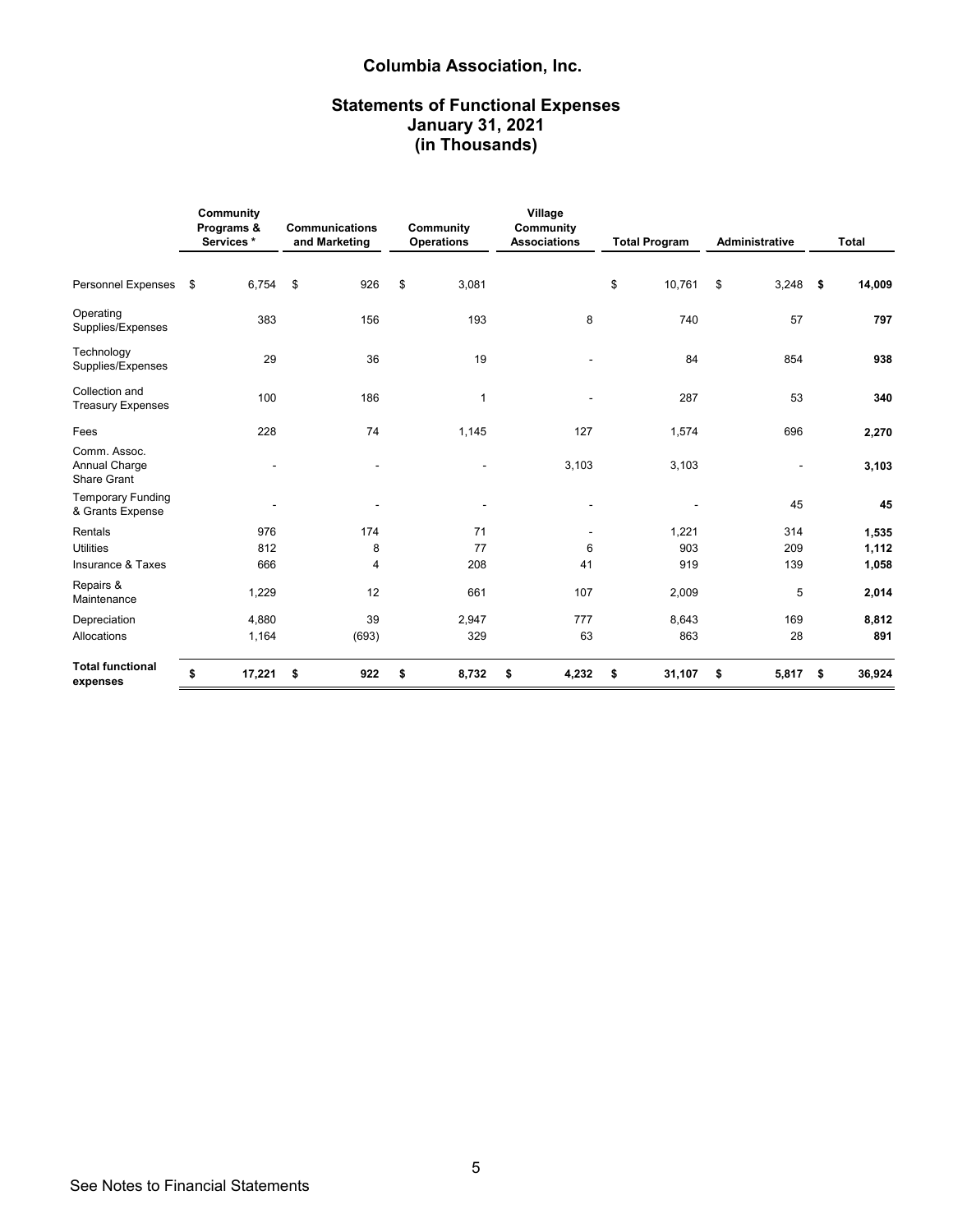# **Statements of Cash Flows January 31, 2022 and 2021 (in Thousands)**

|                                                                                                 | 2022         | 2021           |
|-------------------------------------------------------------------------------------------------|--------------|----------------|
| Cash flows from operating activities                                                            |              |                |
| Increase in net assets                                                                          | \$<br>18,406 | \$<br>17,685   |
| Adjustments to reconcile increase in net assets<br>to net cash provided by operating activities |              |                |
| Depreciation expense and amortization                                                           | 8,854        | 8,812          |
| Bad debt expense                                                                                | 8            | 101            |
| Amortization of deferred financing costs                                                        | 35           | 37             |
| Loss (gain) on disposal of fixed assets                                                         | 122          | 74             |
| Unrealized loss (gain) on marketable securities                                                 | 24           | 30             |
| Changes in operating assets and liabilities<br>Accounts receivable                              |              |                |
| Prepaid expenses and other assets                                                               | (900)<br>42  | (456)<br>(136) |
| Accounts payable and accrued expenses                                                           | (2, 167)     | (3,013)        |
| Deferred revenue                                                                                | 833          | 199            |
| Net cash provided by operating activities                                                       | 25,257       | 23,333         |
| Cash flows from investing activities                                                            |              |                |
| Purchases of investments held by trustees                                                       | (2,043)      | (4, 854)       |
| Proceeds from maturities of investments held by trustees                                        | 90           | 4,805          |
| Purchase of property, facilities and equipment                                                  | (4, 567)     | (4, 391)       |
| Proceeds from the sale of equipment                                                             | 5            | 14             |
| Proceeds from the sale of intangible assets                                                     |              | 21             |
| Net cash used in investing activities                                                           | (6, 515)     | (4, 405)       |
| Cash flows from financing activities                                                            |              |                |
| Net repayments on line of credit                                                                |              | (9,746)        |
| Net new lease/principal payments on capital lease obligations                                   | (114)        | 725            |
| Term loan proceeds                                                                              |              | 20,000         |
| Term loan issuance/financing costs                                                              |              | (136)          |
| Term loan principal payments                                                                    | (3, 477)     | (2,714)        |
| Net cash provided by (used in) financing activities                                             | (3, 591)     | 8,129          |
| Net increase in cash equivalents and restricted cash                                            | 15,151       | 27,057         |
| Cash and cash equivalents at beginning of quarter                                               | 16,757       | 60             |
| Cash equivalents and restricted cash at end of quarter                                          | \$<br>31,908 | \$<br>27,117   |
|                                                                                                 |              |                |
| Supplemental disclosure of cash flow information                                                |              |                |
| Cash paid during the year for interest                                                          | \$<br>891    | \$<br>891      |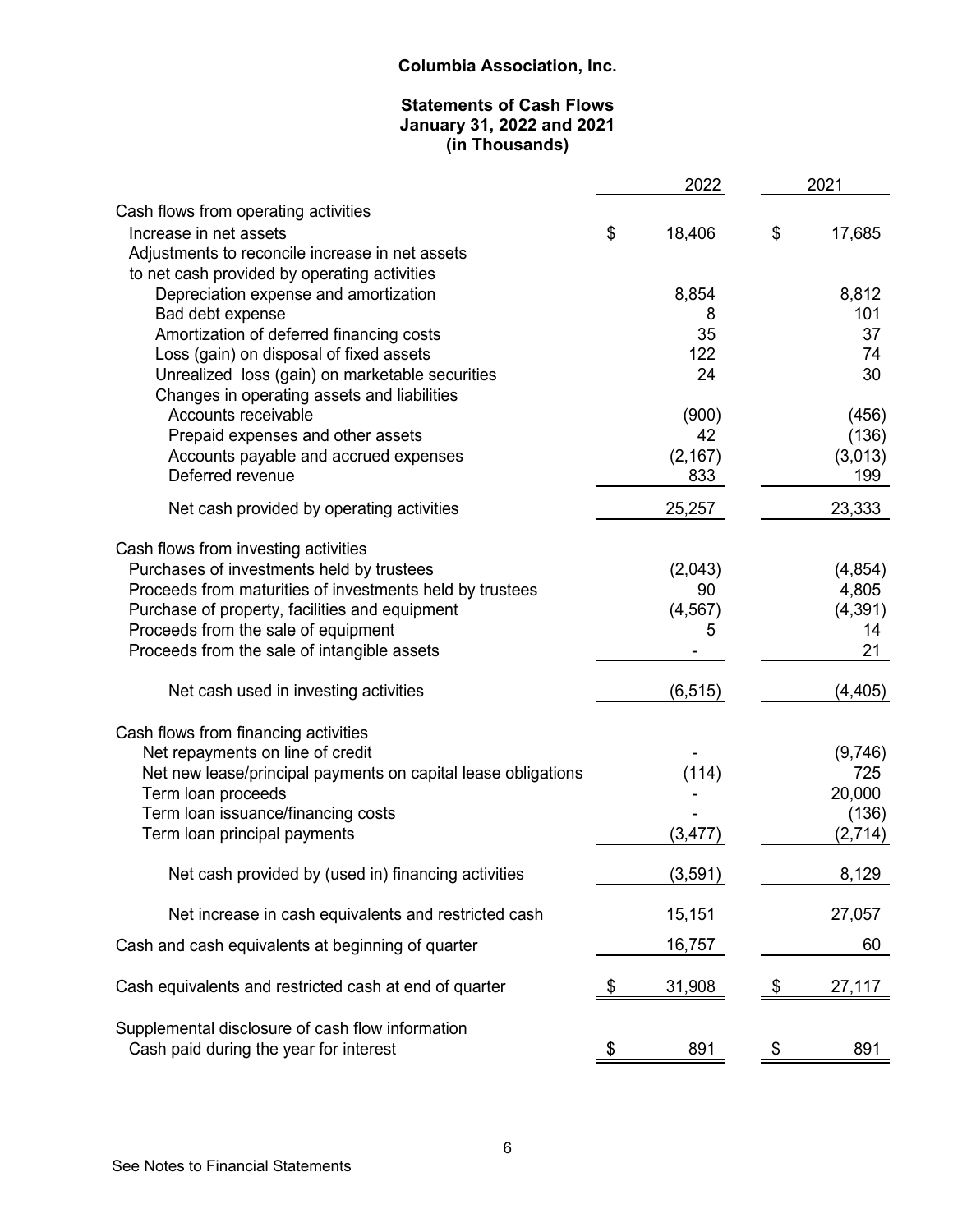**Note 1** - Organization and summary of significant accounting policies

# **Organization**

Columbia Association, Inc. (the "Association") is a nonprofit membership corporation, incorporated under Maryland law. It develops and operates recreation and community facilities; provides community programs and assistance; and maintains and develops park land and open space in Columbia, Maryland. The Association is governed by an eleven-member Board of Directors comprised of the Association's President and ten members elected by residents of each of the ten villages.

# **Use of estimates in preparing financial statements**

The preparation of financial statements in conformity with generally accepted accounting principles requires management to make estimates and assumptions that affect the reported amounts of assets and liabilities and disclosure of contingent assets and liabilities at the date of the financial statements and the reported amounts of revenues and expenses during the reporting period. Actual results could differ from those estimates.

# **Cash and cash equivalents**

The Association defines cash equivalents as all highly liquid investments with maturities of ninety days or less when acquired, except when such investments are held by trustees for the risk management and workers' compensation funds.

#### **Emergency cash reserves**

In April 2021 the Board of Directors approved the establishment of an emergency cash reserves policy and designated an initial balance of \$2,000. The policy requires the Board to approve use of the funds only for emergency purposes and increases to the fund balance.

#### **Accounts receivable**

Accounts receivable consist principally of membership fees receivable, which are uncollateralized and generally have a term of one year. Accounts receivable also include annual charge balances, which are collateralized by the related property.

The carrying amount of accounts receivable is reduced by a valuation allowance. The reserve for abatements and allowance for doubtful accounts is based on management's assessment of the collectability of specific accounts and the amount of abatements property owners will receive on their property assessment.

#### **Risk management fund**

Under the Association's risk management program, self-insured claims for general liability risks are accrued based on the best estimate of the ultimate cost of both asserted claims and unasserted claims from reported incidents and estimated losses from unreported incidents. Such estimates are reviewed by counsel. The Association is funding the risk management program under a trust fund arrangement, which currently provides for funding as actuarially determined by independent actuaries.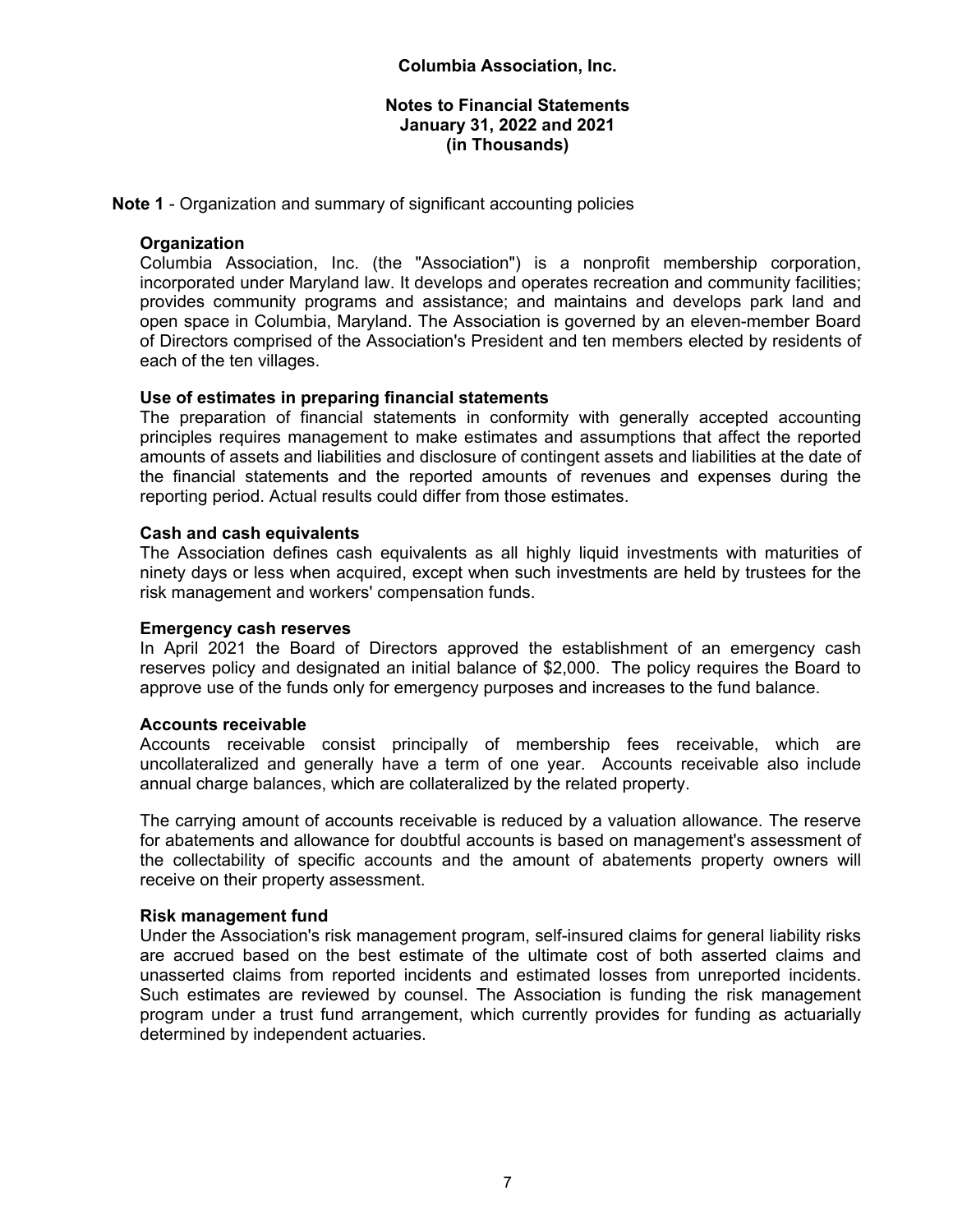#### **Notes to Financial Statements January 31, 2022 and 2021 (in Thousands)**

#### **Workers' compensation fund**

The Association has a self-insurance program for workers' compensation. Under this program, the Association has a workers' compensation fund for its estimate of the ultimate cost of both asserted and unasserted claims from reported workers' compensation incidents and estimated losses from unreported incidents. Claims and fund expenses are paid directly out of the workers' compensation fund. The program includes a trust deposit escrow account in the name of Maryland Workers' Compensation Commission for the benefit of the Association. The investment level of the fund is periodically reviewed by the State of Maryland Workers' Compensation Commission and by independent actuaries.

#### **Investments held by trustees**

Investments held by trustees consisting of money market funds and U.S. Government mortgage bonds and treasuries are stated at fair value and are reflected in the risk management fund and workers' compensation fund on the statements of financial position.

#### **Property, facilities and equipment, net**

Land includes approximately 3,600 acres of land that has been contributed to the Association since the establishment of the community of Columbia and is recorded at zero value. The contributed land is subject to a zoning ordinance limiting its usage to public or community usage. Costs of parks, lakes and related permanent land improvements are accounted for as land and are not depreciated because they have an indefinite useful life. Facilities, equipment and land improvements that have a limited life are stated at cost and are depreciated using the straight-line method.

| Assets                               | Estimated<br>useful lives |
|--------------------------------------|---------------------------|
|                                      |                           |
| Building and recreational facilities | 10 to 40 years            |
| Land improvements                    | 5 to 25 years             |
| Furniture, equipment and other       | 3 to 10 years             |

Expenditures are capitalized if the expenditure results in a new asset with a useful life of at least two years and meets the monetary threshold or represents an addition to an existing asset that materially improves or extends the asset beyond its original intended function or increases the useful life by at least two years. The monetary threshold is defined as \$2.5 for a single item except for certain equipment or livestock, which should be capitalized if a single item costs at least \$1.5. This includes an expenditure that is for a group of identical or coordinating items with a total cost of at least \$2.5 that are purchased together and replaced at the same time.

Accounting for the Impairment or Disposal of Long-Lived Assets, requires that an impairment loss be recognized only if the carrying amount of a long-lived asset is not recoverable from its undiscounted cash flows and that the measurement of any impairment loss be the difference between the carrying amount and the fair value of the asset. There were no impairment losses recognized during the periods ended January 31, 2022 and 2021, respectively.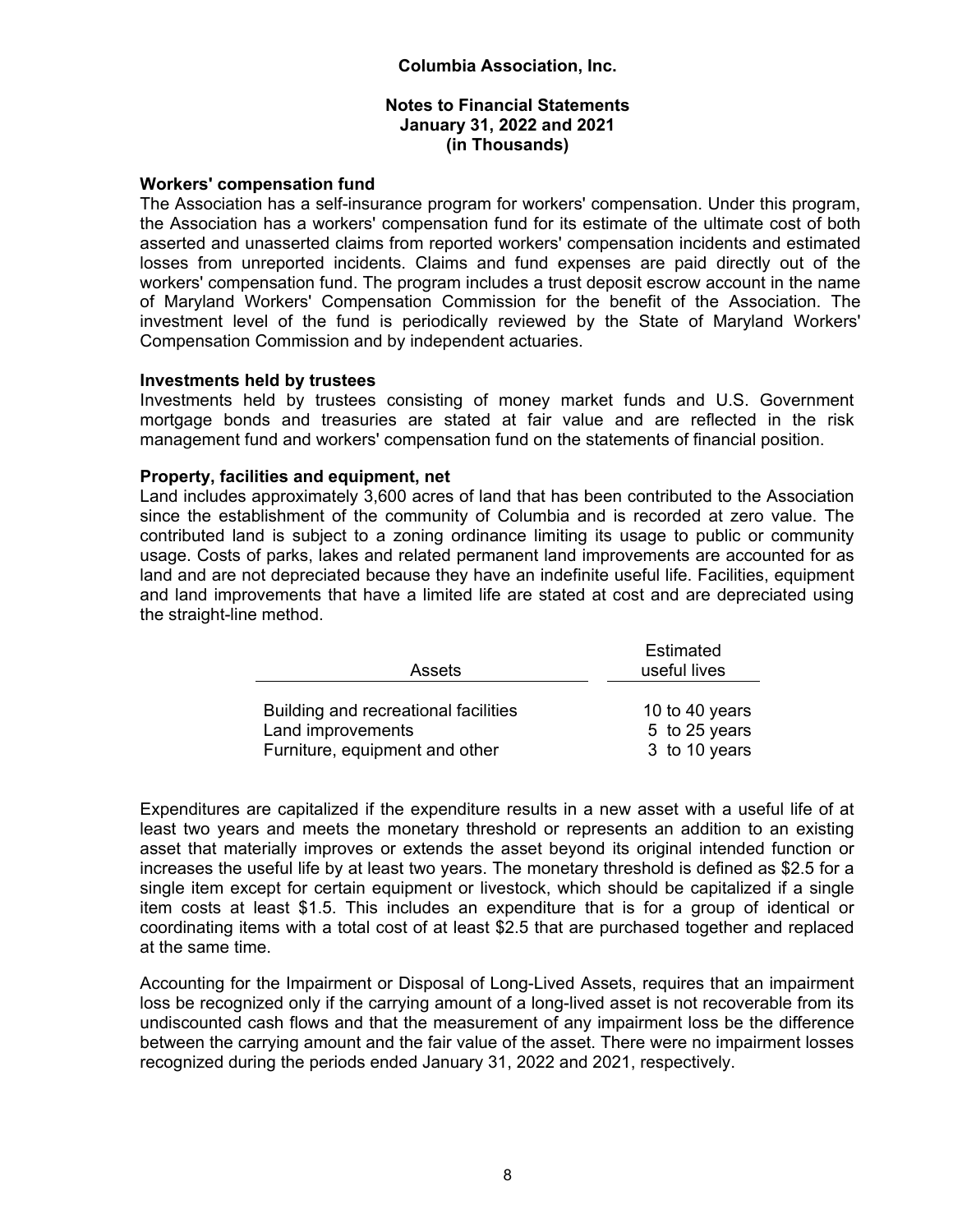# **Intangible assets**

Goodwill relates to the purchase of land. The annual charge resulting from this transaction exceeds the carrying amount of the goodwill and therefore no adjustment to carrying value is deemed necessary.

# **Deferred financing costs**

Expenses related to the term loans are being amortized using the effective interest method over the term of the respective debt. Accumulated amortization as of January 31, 2022 and 2021 was \$171 and \$122, respectively. Amortization expense for the periods ended January 31, 2022 and 2021 was \$35 and \$37, respectively. Estimated future amortization expense is as follows:

| Year ending         | Amortization |
|---------------------|--------------|
| April 30,           | expense      |
| 2022                | \$<br>12     |
| 2023                | 40           |
| 2024                | 33           |
| 2025                | 26           |
| 2026                | 19           |
| 2027 and thereafter | 20           |
|                     | 150          |

# **Revenue recognition**

#### **Annual charge**

Annual charge revenue consists of annual charges for which future services are not required and are recognized as revenue when the annual charges are levied and due. The annual charge is based on \$0.68 per \$100 of assessed value. The Association's annual charge is billed annually on or about July 1, and the payment is due within 30 days. Annual charge revenue is recognized when billed.

# **Community Programs and Services**

Community Programs and Services revenue is primarily comprised of memberships, tuition and enrollment, fees and sales.

Membership - Memberships are recognized as revenue on a pro rata basis during the membership period with unearned fees recorded as deferred revenue. Memberships are generally one year, starting on an agreed upon date, or month to month.

#### Tuition and Enrollment -

School Age Services - The School Age Services (SAS) Programs are offered in certain elementary schools and middle schools. Tuition payments are received for 10 months from September through June and revenues are recognized ratably as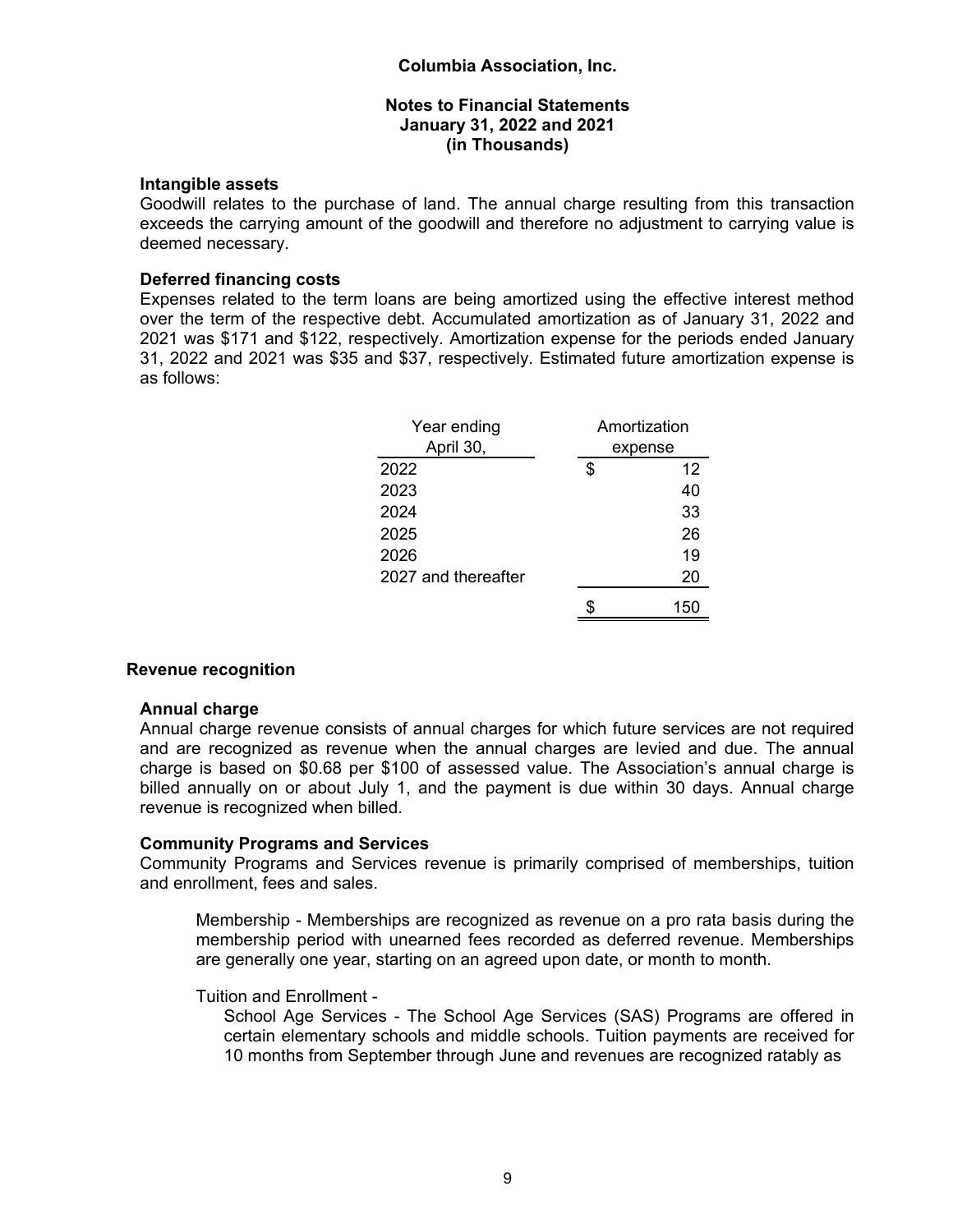services are provided. Unearned tuition payments are reflected as deferred revenue on the statement of financial position. Services during the period ended January 31, 2021, were limited due to the pandemic.

Camps - Camps are normally held during the months of June through August. Camp registration fees are recognized as income when received. Camp enrollment fees are recognized ratably over the camp duration. Unearned revenue is reflected as deferred revenue on the statement of financial position. Two camps were held in the summer of 2021.

Fees - This category contains income from daily admission and guest passes to various facilities and programs. Fees for tournaments, leagues, driving range use and lessons are also included. The Association recognizes revenue when services are provided.

Sales - The majority of this category is comprised of sales of merchandise at the Association's facilities, such as the Art Center, pro shops at the golf courses, tennis clubs, etc. The Association recognizes revenue at the time of sale.

# **Deferred Revenue**

Deferred revenue is comprised of the following as of January 31:

|                              | 2022 | 2021  |       |
|------------------------------|------|-------|-------|
| Membership fees              | S    | 3,129 | 2,432 |
| <b>School Age Services</b>   |      | 525   | 604   |
| Other                        |      | 1,049 | 861   |
| <b>Total Deferred Income</b> | S    | 4,703 | 3,897 |

#### **Rental expense**

Rental expense is recognized over the lease terms as it becomes payable according to the provisions of the respective leases. However, if the rental expense varies from a straight-line basis, future rental expense including scheduled and specific rent increase and/or rent concession are recognized on a straight-line basis over the lease terms.

#### **Advertising**

The Association uses advertising to promote its programs among the audiences it serves. The costs of advertising are expensed as incurred. Advertising and promotion costs totaled \$286 and \$116 for the periods ended January 31, 2022 and 2021, respectively.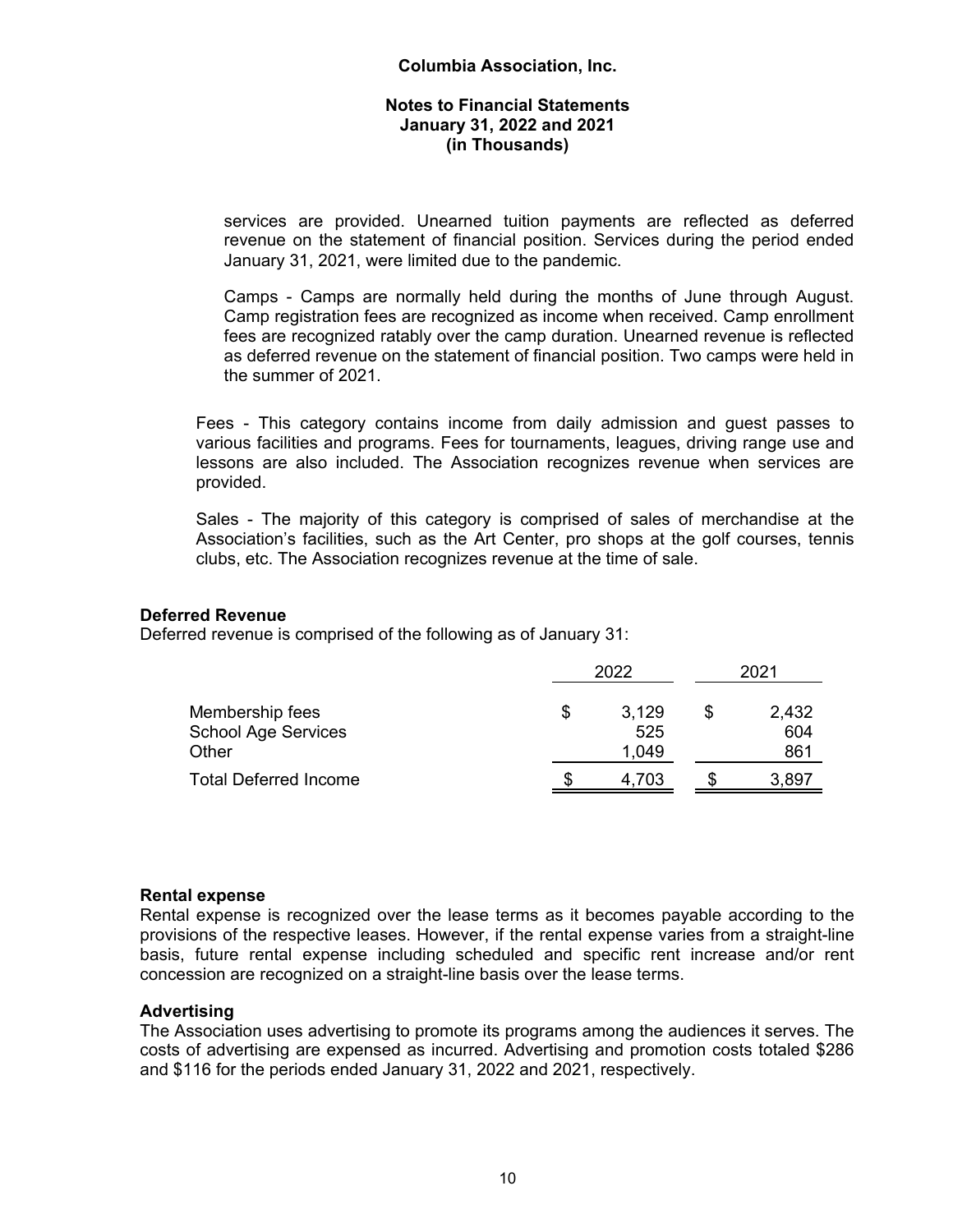#### **Income taxes**

The Association is exempt under Section 501(c) (4) of the Internal Revenue Code. However, the Association is subject to federal and state taxes on unrelated business income, if any. Net unrelated business income was \$0 for the periods ended January 31, 2022 and 2021.

#### **Functional Allocation of Expenses**

The costs of providing the various programs and other activities have been summarized on a functional basis in the statements of activities. Accordingly, costs have been allocated among the programs and supporting services that benefit from those costs. The expenses that are allocated include interest expense which is allocated proportionally based on property and equipment. Costs that can be identified with particular programs or support functions are charged directly to the program or function including salaries and related expenses which are charged based on time and effort.

#### **Reclassifications**

Certain prior year amounts have been reclassified to conform with the current year presentation. These reclassifications had no effect on previously reported change in net assets or net asset amounts.

#### **Subsequent events**

The Association evaluated subsequent events through March 15, 2022, the date the financial statements were available to be issued.

# **Note 2 - Accounts receivable**

Accounts receivable are comprised of the following as of January 31:

|                                                                                                  | 2022                        | 2021                        |  |  |
|--------------------------------------------------------------------------------------------------|-----------------------------|-----------------------------|--|--|
| Membership fees<br>Annual charges<br>Other                                                       | \$<br>2,516<br>1,210<br>148 | \$<br>1,769<br>1,068<br>453 |  |  |
| Total accounts receivable<br>Less reserves for abatements and allowance<br>for doubtful accounts | 3,874<br>635                | 3,290<br>913                |  |  |
|                                                                                                  |                             |                             |  |  |
|                                                                                                  | \$<br>3,239                 | \$<br>2,377                 |  |  |

# **Note 3 - Investments and other assets**

#### **Risk management fund**

Investments included in the risk management fund are held by a Trustee and are combined in a portfolio, which consists of the following as of January 31: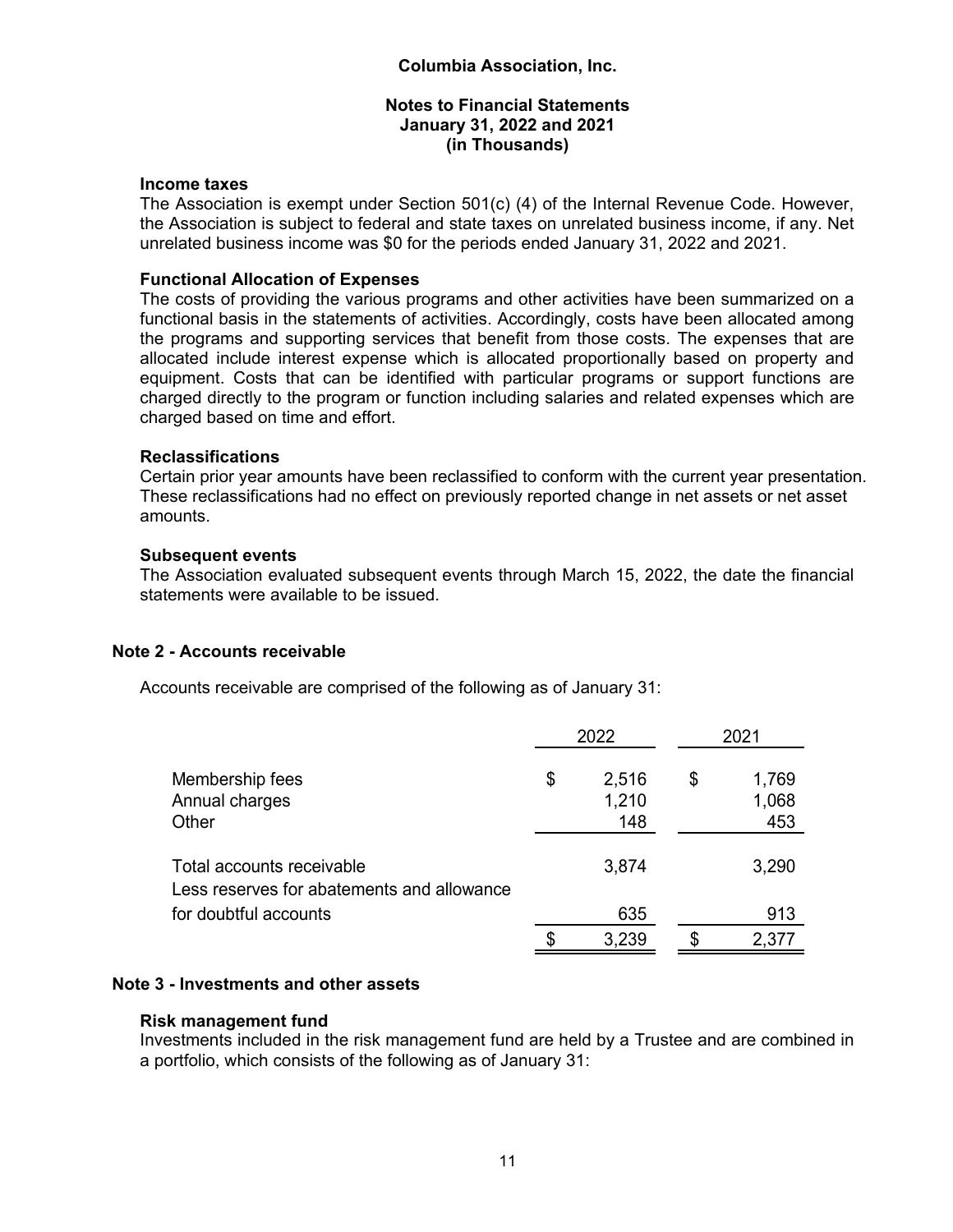#### **Notes to Financial Statements January 31, 2022 and 2021 (in Thousands)**

|                                                                             |   |              | 2022 |              | 2021 |                   |  |             |  |  |
|-----------------------------------------------------------------------------|---|--------------|------|--------------|------|-------------------|--|-------------|--|--|
|                                                                             |   | Cost         |      | Fair value   |      | Cost              |  | Fair value  |  |  |
| Cash and cash equivalents<br>Government debt securities<br>Accrued interest |   | 368<br>6,261 | \$   | 368<br>6,234 |      | 38<br>3,556<br>17 |  | 38<br>3,569 |  |  |
|                                                                             | S | 6,629        | S    | 6,602        |      | 3,611             |  | 3,624       |  |  |

# **Workers' compensation fund**

Investments included in the workers' compensation fund are held by a Trustee in a portfolio, which consists of the following as of January 31:

|                                                                             |      | 2022            |            |            |   | 2021                             |            |                |  |  |  |
|-----------------------------------------------------------------------------|------|-----------------|------------|------------|---|----------------------------------|------------|----------------|--|--|--|
|                                                                             | Cost |                 | Fair value |            |   | Cost                             | Fair value |                |  |  |  |
| Cash and cash equivalents<br>Government debt securities<br>Accrued interest | - \$ | 3,549<br>۰<br>۰ | \$         | 3,549<br>۰ | S | 2,101<br>1,500<br>$\blacksquare$ | S          | 2,101<br>1,500 |  |  |  |
|                                                                             | S    | 3,549           |            | 3,549      |   | 3,601                            |            | 3,601          |  |  |  |

#### **Note 4 - Fair value measurements**

In determining fair value, the Association uses various valuation approaches within the fair value measurement framework. Fair value measurements are determined based on the assumptions that market participants would use in pricing an asset or liability.

Professional guidance establishes a hierarchy for inputs used in measuring fair value that maximizes the use of observable inputs and minimizes the use of unobservable inputs by requiring that the most observable inputs be used when available. The levels within the hierarchy based on the reliability of inputs are as follows:

- Level 1 Valuations based on unadjusted quoted prices for identical assets or liabilities in active markets;
- Level 2 Valuations based on quoted prices for similar assets or liabilities or identical assets or liabilities in less active markets, such as dealer or broker markets; and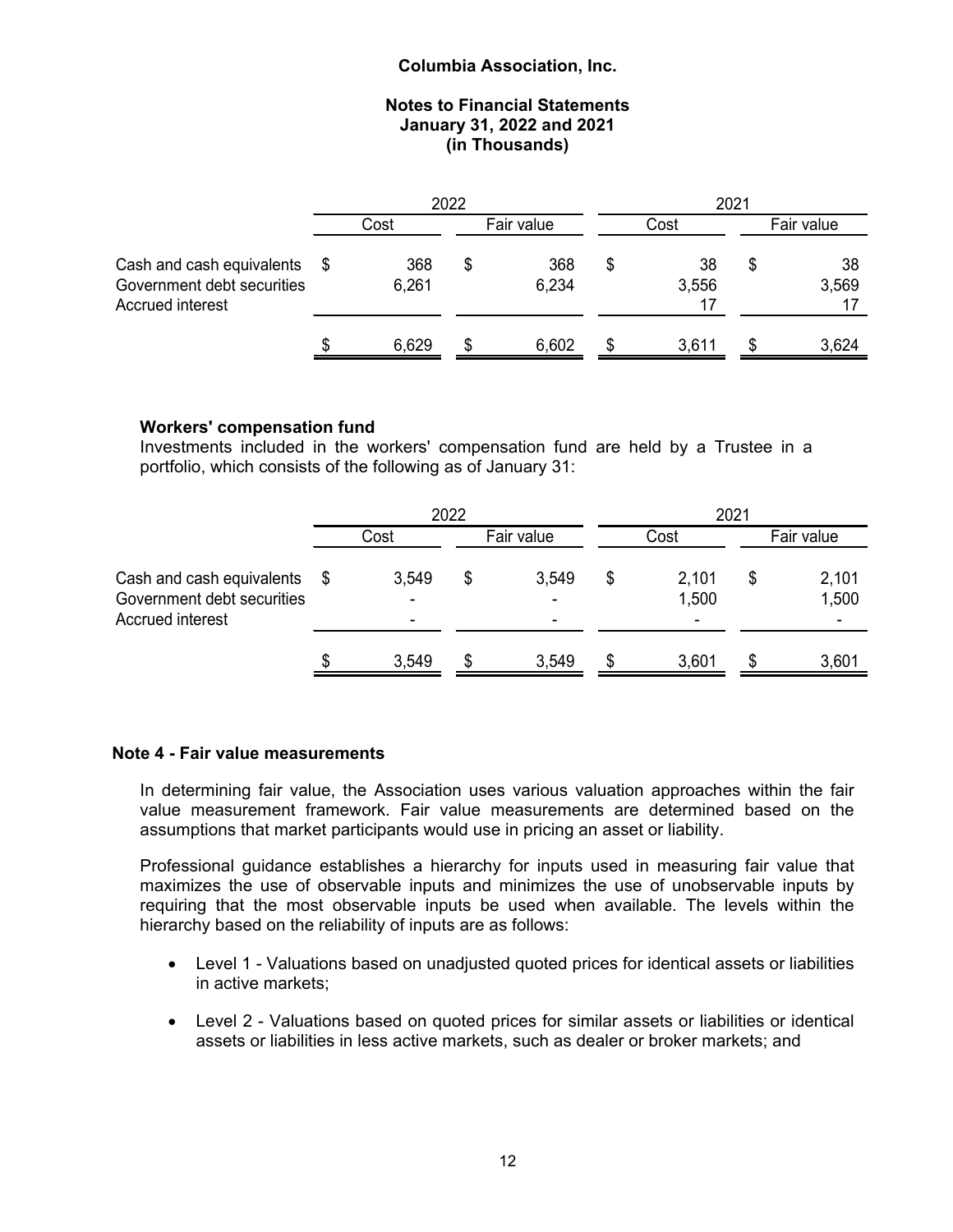Level 3 - Valuations derived from valuation techniques in which one or more significant inputs or significant value drivers are unobservable, such as pricing models, discounted cash flow models and similar techniques not based on market, exchange, dealer or broker-traded transactions.

The following is a description of the valuation methodologies used for instruments measured at fair value and their classification in the valuation hierarchy.

# **Debt securities**

Debt securities consisting of government agency debt obligations are generally valued at the most recent price of the equivalent quoted yield for such securities, or those of comparable maturity, quality and type.

The following table presents assets and liabilities measured at fair value by classification within the fair value hierarchy as of January 31, 2022:

|                             | Fair value measurements using |            |   |       |  |
|-----------------------------|-------------------------------|------------|---|-------|--|
|                             | Quoted prices                 |            |   |       |  |
|                             | in active<br>other            |            |   |       |  |
|                             | observable<br>markets for     |            |   |       |  |
|                             | identical assets              | inputs     |   |       |  |
|                             | (Level 1)                     | Total      |   |       |  |
|                             |                               |            |   |       |  |
| Government debt securities* | S                             | 6,234<br>S | S | 6,234 |  |

The following table presents assets and liabilities measured at fair value by classification within the fair value hierarchy as of January 31, 2021:

|                             |                              | Fair value measurements using |       |            |  |       |  |
|-----------------------------|------------------------------|-------------------------------|-------|------------|--|-------|--|
|                             | Quoted prices<br>Significant |                               |       |            |  |       |  |
|                             |                              | in active                     | other |            |  |       |  |
|                             |                              | markets for                   |       | observable |  |       |  |
|                             |                              | identical assets              |       | inputs     |  |       |  |
|                             |                              | (Level 1)                     |       | (Level 2)  |  | Total |  |
| Government debt securities* |                              |                               |       | 5,069      |  | 5,069 |  |

\*Government debt securities are included in the risk management fund and workers' compensation fund as discussed in Note 3.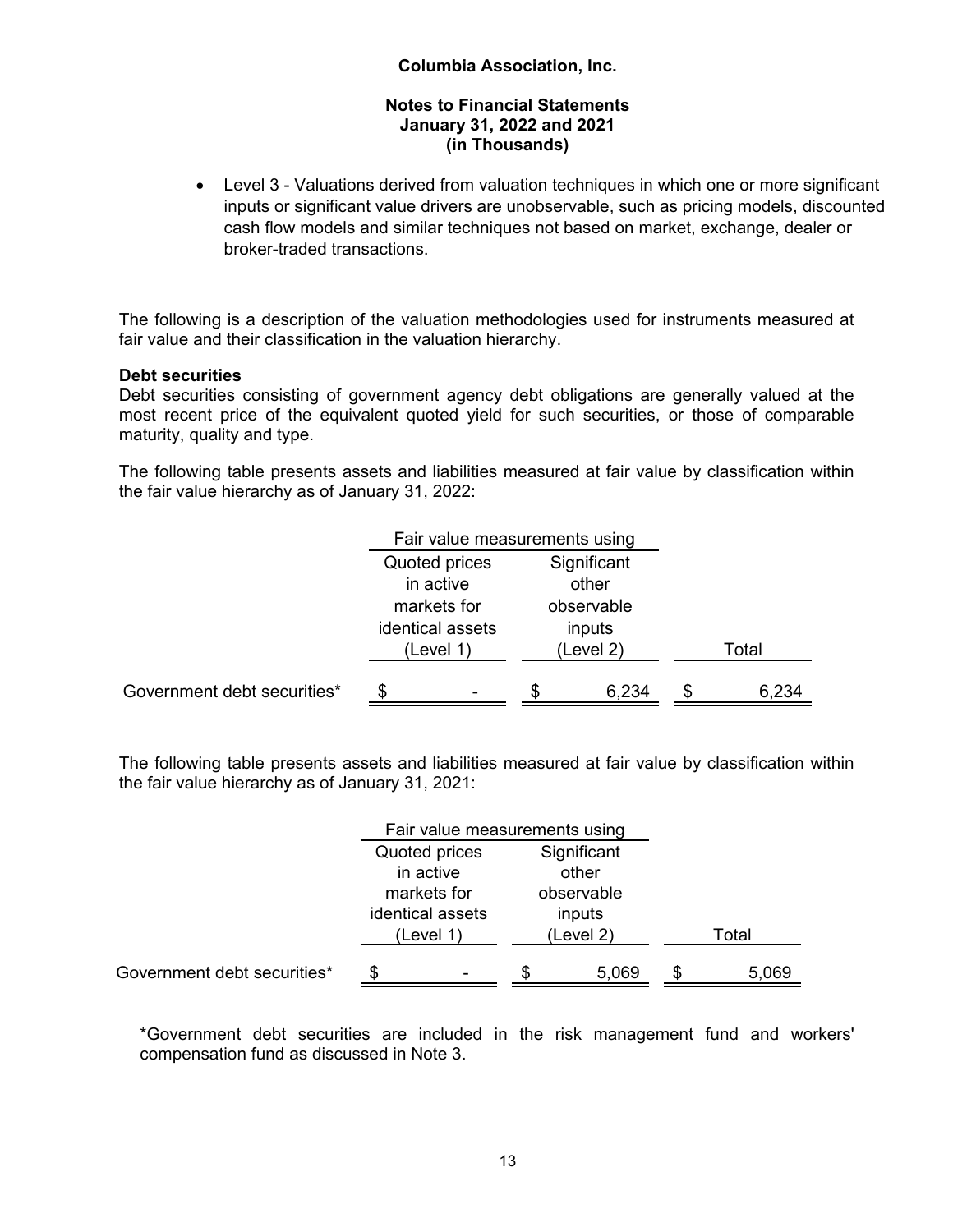#### **Notes to Financial Statements January 31, 2022 and 2021 (in Thousands)**

# **Note 5 – Liquidity**

Columbia Association, Inc. financial assets available within one year of the statement of financial position date for general expenditures are as follows as of January 31, 2022 and 2021:

|                                                   | 2022          | 2021    |
|---------------------------------------------------|---------------|---------|
| Total assets at quarter end                       | 175,240<br>\$ | 172,029 |
| Less:                                             |               |         |
| Grant restricted to School Age Services           | 135           |         |
| Emergency cash reserves                           | 2,000         |         |
| Prepaid expenses and other assets                 | 1,275         | 630     |
| Risk management fund                              | 6,602         | 3,624   |
| Workers' compensation fund                        | 3,549         | 3,601   |
| Property, facilities and equipment, net           | 128,380       | 134,382 |
| Intangible assets, net                            | 287           | 298     |
| Financial assets available to meet cash needs for |               |         |
| general expenditures within one year              | 33,012        | 29,494  |

Columbia Association has \$33,012 and \$29,494 of financial assets available within one year as of January 31, 2022 and 2021, respectively, on the statement of financial position date to meet cash needs for general and/or emergency expenditures. This consists of cash of \$29,773 and \$27,117 and net accounts receivable of \$3,239 and \$2,377 as of January 31, 2022 and 2021, respectively. Accounts receivable consist of annual charge balances, which are collateralized by the related property. Accounts receivable also include membership fees receivable, which are uncollateralized and generally have a term of one year. None of the identified available financial assets are subject to any contractual restrictions that make them unavailable for general expenditures within one year of the statement of financial position; however, the June 25, 2020 loan documents do require that the Association maintain a minimum cash balance of \$3,000. See Notes 8 and 9.

In addition, in the event of unanticipated liquidity needs, the Association has a line of credit in the amount of \$20,000 of which \$-0- was committed as of January 31, 2022. See Note 8.

The Association's operating activity generates positive cash flow of approximately \$16,003 based on a five year average of cash provided by operating activities. The cash is used to fund capital projects, debt service and the emergency cash reserves when approved by the Board. Any additional funds needed for approved expenditures are obtained from line of credit borrowings.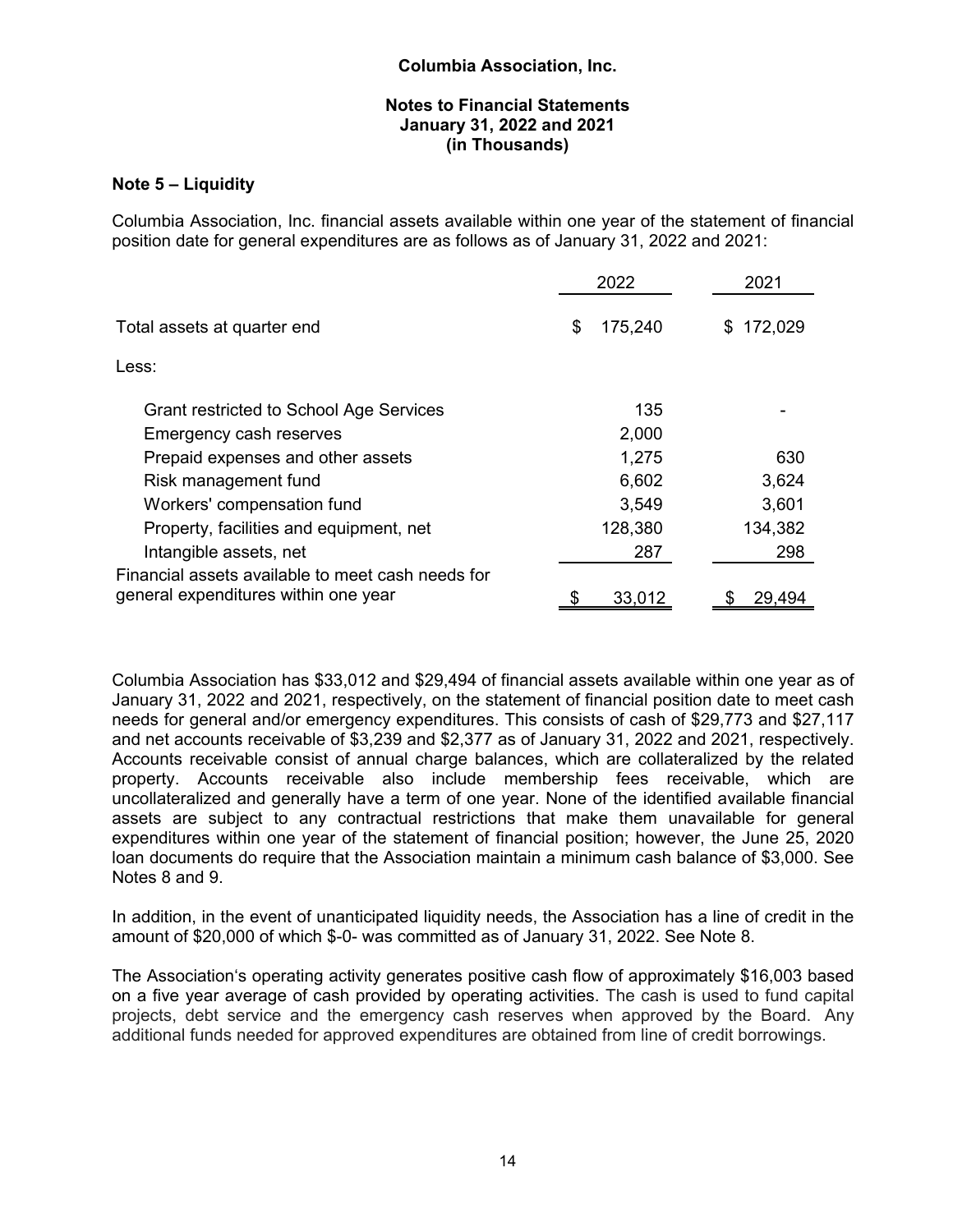# **Notes to Financial Statements January 31, 2022 and 2021 (in Thousands)**

# **Note 6 - Property, facilities and equipment, net**

Property, facilities and equipment consist of the following as of January 31, 2022:

|                                     | Cost basis    | Accumulated<br>depreciation |    | Book value |
|-------------------------------------|---------------|-----------------------------|----|------------|
| Land                                | \$<br>6,533   | \$                          | \$ | 6,533      |
| Parks, lakes & related improvements | 103,813       | 53,587                      |    | 50,226     |
| <b>Buildings</b>                    | 139,582       | 76,794                      |    | 62,788     |
| Leasehold Improvements              | 5,555         | 3,502                       |    | 2,053      |
| <b>Equipment and Vehicles</b>       | 29,368        | 23,780                      |    | 5,588      |
| Other                               | 1,195         | 3                           |    | 1,192      |
| Property, facilities and equipment  | \$<br>286,046 | \$<br>157,666               | S  | 128,380    |

Property, facilities and equipment consist of the following as of January 31, 2021:

|                                     | Cost basis    | Accumulated<br>depreciation | Book value  |
|-------------------------------------|---------------|-----------------------------|-------------|
| Land                                | \$<br>6,533   | \$                          | \$<br>6,533 |
| Parks, lakes & related improvements | 98,903        | 49,807                      | 49,096      |
| <b>Buildings</b>                    | 138,219       | 72,140                      | 66,079      |
| Leasehold Improvements              | 5,572         | 2,966                       | 2,606       |
| <b>Equipment and Vehicles</b>       | 29,685        | 23,070                      | 6,615       |
| Other                               | 3,480         | 27                          | 3,453       |
| Property, facilities and equipment  | \$<br>282,392 | \$<br>148,010               | 134,382     |

#### **Note 7 - Annual charge**

The principal source of the Association's revenue is an annual charge, based on a rate (68 cents per \$100 of assessed valuation in both fiscal years 2021 and 2020) established annually by the Board of Directors, on all of Columbia's assessable real property. The Association's net assessed value is 50% of the State's assessed phased-in cash value subject to a 10% annual increase cap; however, the Board of Directors capped the increase at 3.5% for fiscal years 2021 and 2020.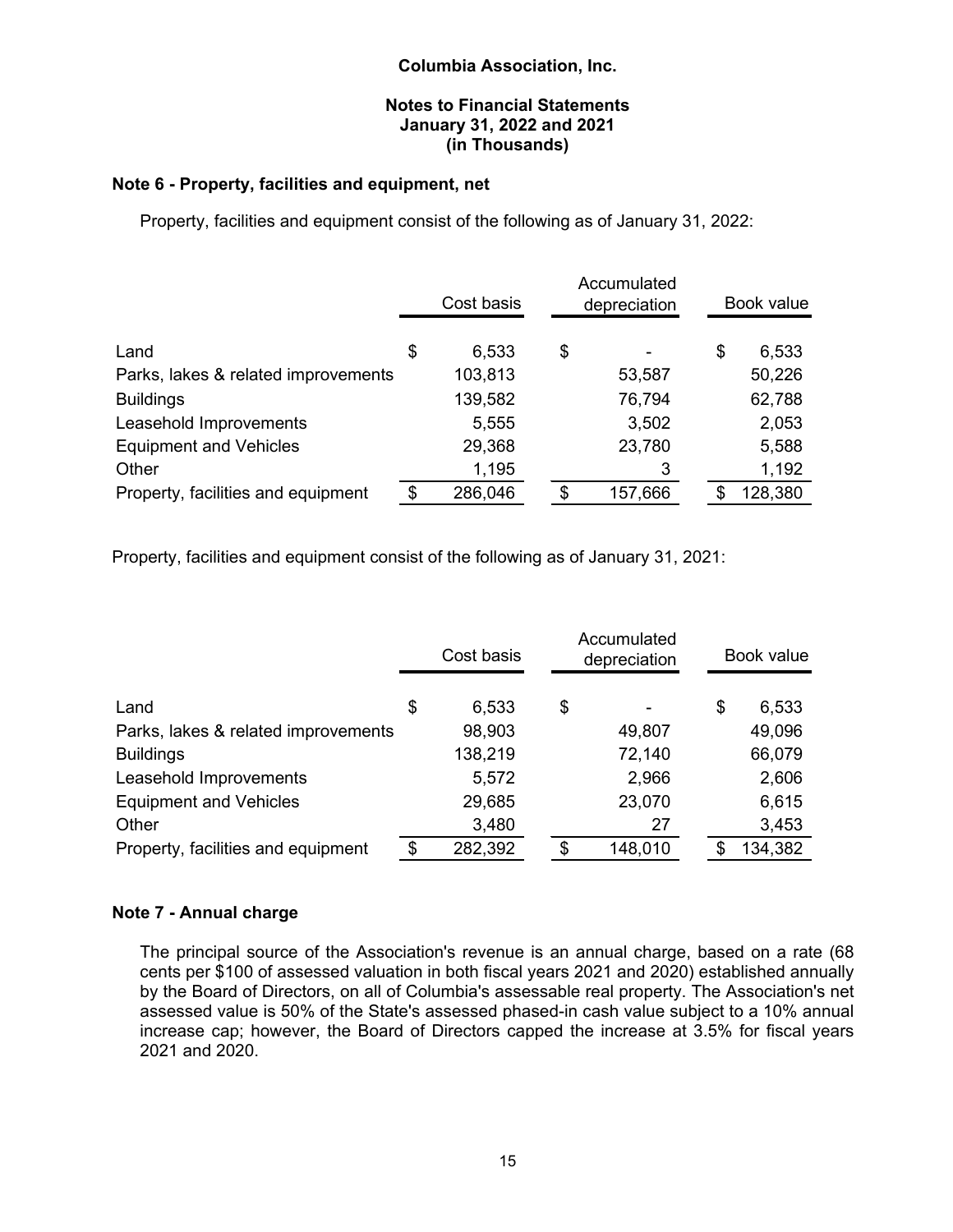#### **Notes to Financial Statements January 31, 2022 and 2021 (in Thousands)**

The net assessed value for assessment years beginning July 1 was as follows:

| 2021 | \$13,460,941 |
|------|--------------|
| 2020 | \$12,838,389 |

#### **Note 8 - Line of credit**

The Association entered into a revolving line of credit with a bank on June 25, 2020, which, under the loan agreement, is limited to borrowings of \$20,000 beginning September 15, 2020 with the condition that the Association maintains a \$3,000 cash balance. The outstanding note bears interest at LIBOR plus 1.15%. Interest only on the outstanding principal balance was payable monthly beginning August 1, 2020. The line of credit matures on June 1, 2023. Additionally, the Association pays a quarterly unused commitment fee equal to 18 basis points of the principal amount of the line of credit that is unused.

Through June 25, 2020, the Association had available an unsecured line of credit with a bank under a loan agreement, with varying monthly caps ranging from \$0 to \$30,000 designated by the Association based on forecasted borrowing requirements. The outstanding note bore interest at the lower of the bank's prime rate or LIBOR plus 55 basis points and was due on demand. Additionally, the note bore an unused commitment fee of 10 basis points on any difference between the preauthorized schedule of the projected outstanding balance and the amount of the credit actually used.

The Association had \$-0- outstanding under the lines of credit as of January 31, 2022 and 2021.

#### **Note 9 - Term debt**

#### **Term loans**

On June 26, 2014, the Association entered into a 15-year fixed rate bank loan with a bank in the amount of \$30,000. The loan's interest rate is 3.63% and it matures in fiscal year 2030. The Association began making monthly principal and interest payments in August 2014 for the term of the loan. The funds were used to refinance certain interim indebtedness incurred to finance capital improvements.

As a result of the COVID-19 outbreak, the Association entered into an agreement for a term loan on June 25, 2020 in the amount of \$20,000. The loan's interest rate is 2.5% and it matures in fiscal year 2028. The Association began making monthly principal and interest payments in August 2020. The portion of the proceeds from this loan were used to pay off the line of credit in Note 8.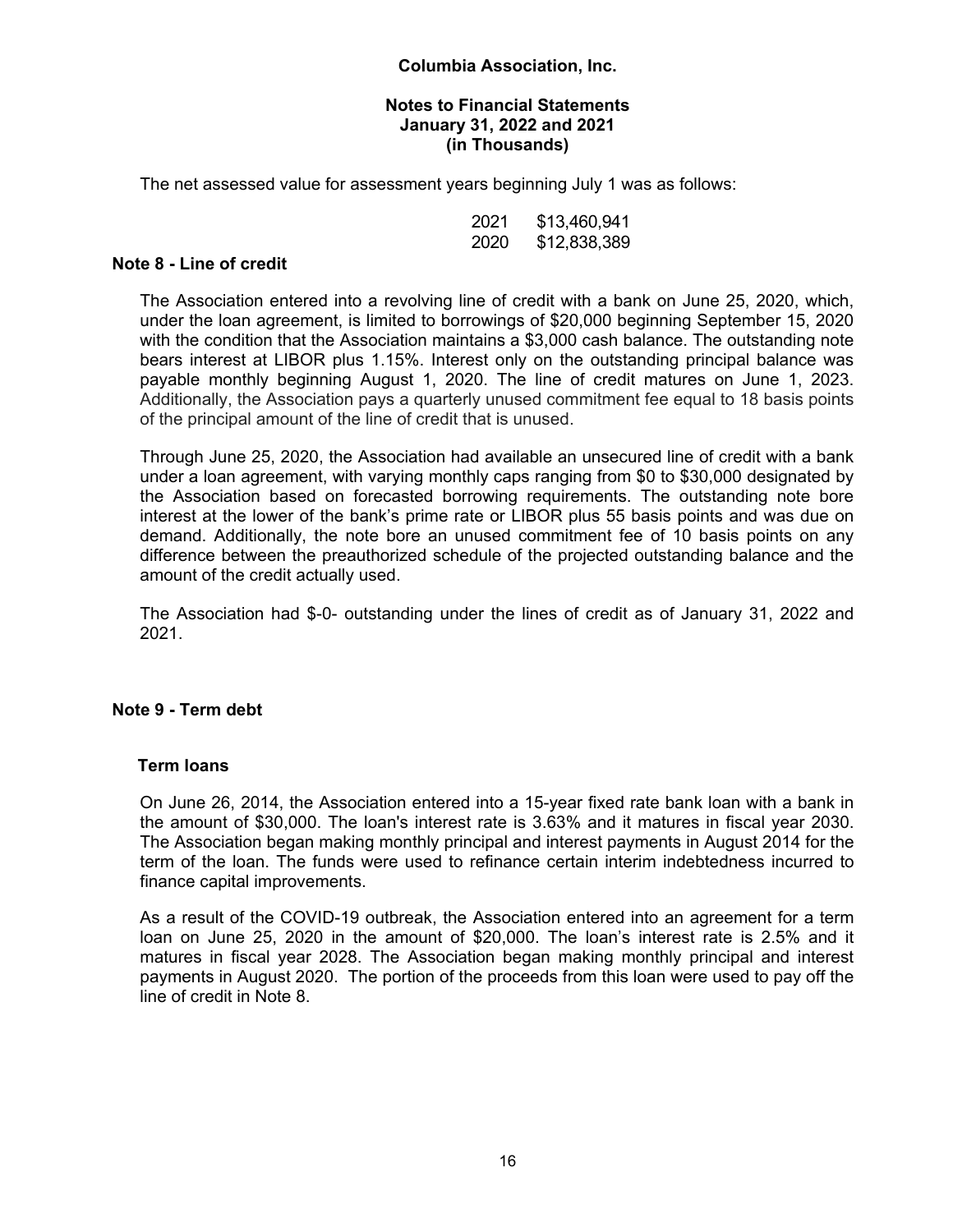As of January 31, 2022, the future loan principal payments by fiscal year are as follows:

| 2022                               | \$<br>1,179  |
|------------------------------------|--------------|
| 2023                               | 4,798        |
| 2024                               | 4,942        |
| 2025                               | 5,094        |
| 2026                               | 5,250        |
| 2027 and thereafter                | 11,805       |
| Total term loan                    | 33,068       |
| Less deferred financing costs, net | 149          |
| Term loan, net                     | \$<br>32,919 |

# **Capital lease obligation**

The cost and accumulated amortization of equipment under capital leases were \$867 and \$192, respectively, as of January 31, 2022, and \$867 and \$61, respectively, as of January 31, 2021. As of January 31, 2022, the future minimum annual payments under capital leases are as follows:

| 2022                                        | \$<br>24  |
|---------------------------------------------|-----------|
| 2023                                        | 143       |
| 2024                                        | 143       |
| 2025                                        | 143       |
| 2026                                        | 143       |
| 2027 and thereafter                         | 62        |
| Total minimum lease payments                | 658       |
| Less amount representing interest           | 15        |
| Present value of net minimum lease payments | \$<br>643 |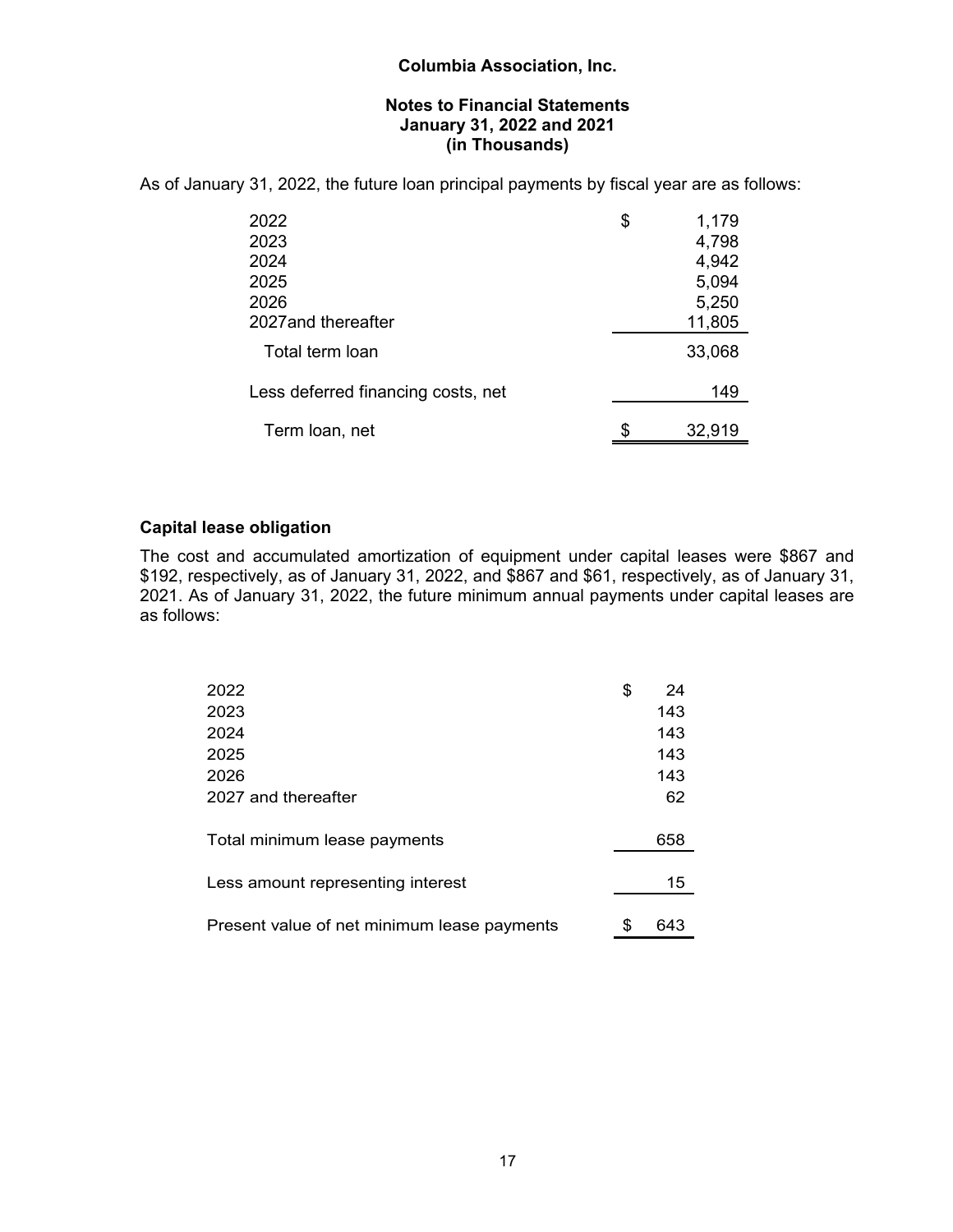#### **Notes to Financial Statements January 31, 2022 and 2021 (in Thousands)**

# **Note 10 - Net Assets with Donor Restrictions**

Restricted net assets consists of the following as of January 31, 2022 and 2021:

|                                         | 2022      | 2021 |
|-----------------------------------------|-----------|------|
| Grant restricted to School Age Services | 862,500   |      |
| <b>Personnel Expenses</b>               | (659,039) |      |
| <b>Operating Supplies/Expenses</b>      | (68,077)  |      |
| Total restricted net assets             | \$135,384 | ۰    |

The restricted net assets resulted from a School Age Services grant received in 2021 from the Maryland State Department of Education to support the CA School Age Services program in FY 2022. The amount is being used to pay for expenses of the School Age Services program and, to the extent possible, provide relief beyond that already provided to families struggling to make payments of copays and/or tuition. The grant period is September 6, 2021 through March 6, 2022.

#### **Note 11 - Retirement benefit plan**

Substantially all full-time and eligible part-time employees are covered by a defined contribution retirement benefit plan. Contributions through April 12, 2020, were based on 6% of eligible employees' salaries. Employees became fully vested after six years of service. However; effective April 13, 2020, due to the financial pressures from COVID-19, employer contributions were reduced to 3% and vested immediately. Effective January 2022, plan employer contributions were increased back to 6% with the previous vesting schedule. Expenses under this plan were \$373 and \$281 for the periods ended January 31, 2022 and 2021, respectively.

#### **Note 12 - Commitments**

The Association leases certain facilities and equipment under operating leases. Rental expense exclusive of these costs, was \$1,627 and \$1,440 for the periods ended January 31, 2022 and 2021, respectively.

The Association records rent expense using the straight-line method over the life of the lease terms, which differs from the amount of rent due under the terms of the leases, resulting in a deferred rent payable, of \$820 and \$536 which was included in accounts payable and accrued expenses as of January 31, 2022 and 2021, respectively.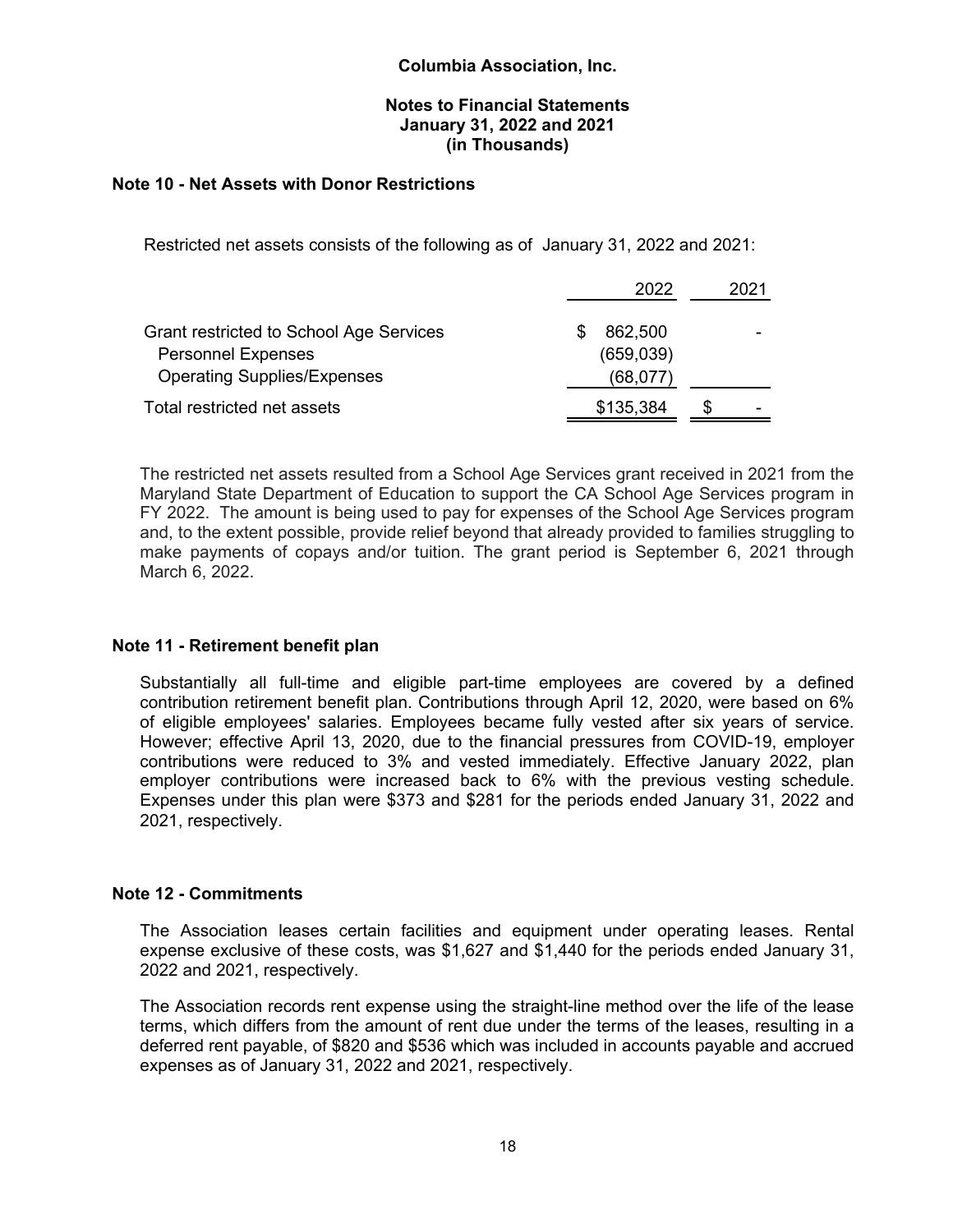#### **Notes to Financial Statements January 31, 2022 and 2021 (in Thousands)**

As of January 31, 2022, the Association's total commitment for minimum annual rentals, exclusive of maintenance and other occupancy costs, under non-cancellable operating leases is:

| 2022                | \$ | 412    |
|---------------------|----|--------|
| 2023                |    | 1,675  |
| 2024                |    | 1,708  |
| 2025                |    | 1,743  |
| 2026                |    | 1,138  |
| 2027 and thereafter |    | 3,465  |
|                     |    |        |
| Total               | S  | 10,141 |

The lease for the headquarters building located on Hillside Court includes a rent abatement for the period September 1, 2015 to October 31, 2016 which is valued at \$460. Accrued abatements of \$227 and \$263 were included in accounts payable and accrued expenses as of January 31, 2022 and 2021, respectively.

On March 9, 2021, the Association entered into an amendment to the deed of lease for headquarters office space that provided for a 50% abatement of the base rent due under the lease for the months of January through December 2021 and extended the lease for a period of two years. The lease termination date will be October 31, 2030. The gross amount of the rent abatement is \$378. Accrued abatements of \$366 were included in accounts payable and accrued expenses as of January 31, 2022.

Estimated rental costs and unamortized rent abatement and tenant improvement allowance related to the lease for Haven on the Lake, which expires August 31, 2025, as well as potential sublease rental income and related expenses through the expiration date were accrued as of April 30, 2021, due to the closing of operations on that date. The revenue and expenses netted against the accrual for the quarter ended January 31, 2022 was \$1,113. A sublease for the rental of the space through August 28, 2025 was executed in May 2021.

# **Note 13 - Postretirement health care**

The Association sponsors a defined postretirement medical benefit plan that covers both salaried and nonsalaried full-time employees and their spouses or surviving spouses. The postretirement health care plan is contributory. The Association will provide a maximum contribution of \$2.5 annually to retired employees and their spouses for employees who have 20 or more years of full-time service with the Association and have passed their 60th birthday. This contribution will decrease to a maximum of \$1.5 when the retiree reaches age 65. This benefit terminates on the  $10<sup>th</sup>$  anniversary of the benefit commencement date. The employee contributes the remainder of the health care cost.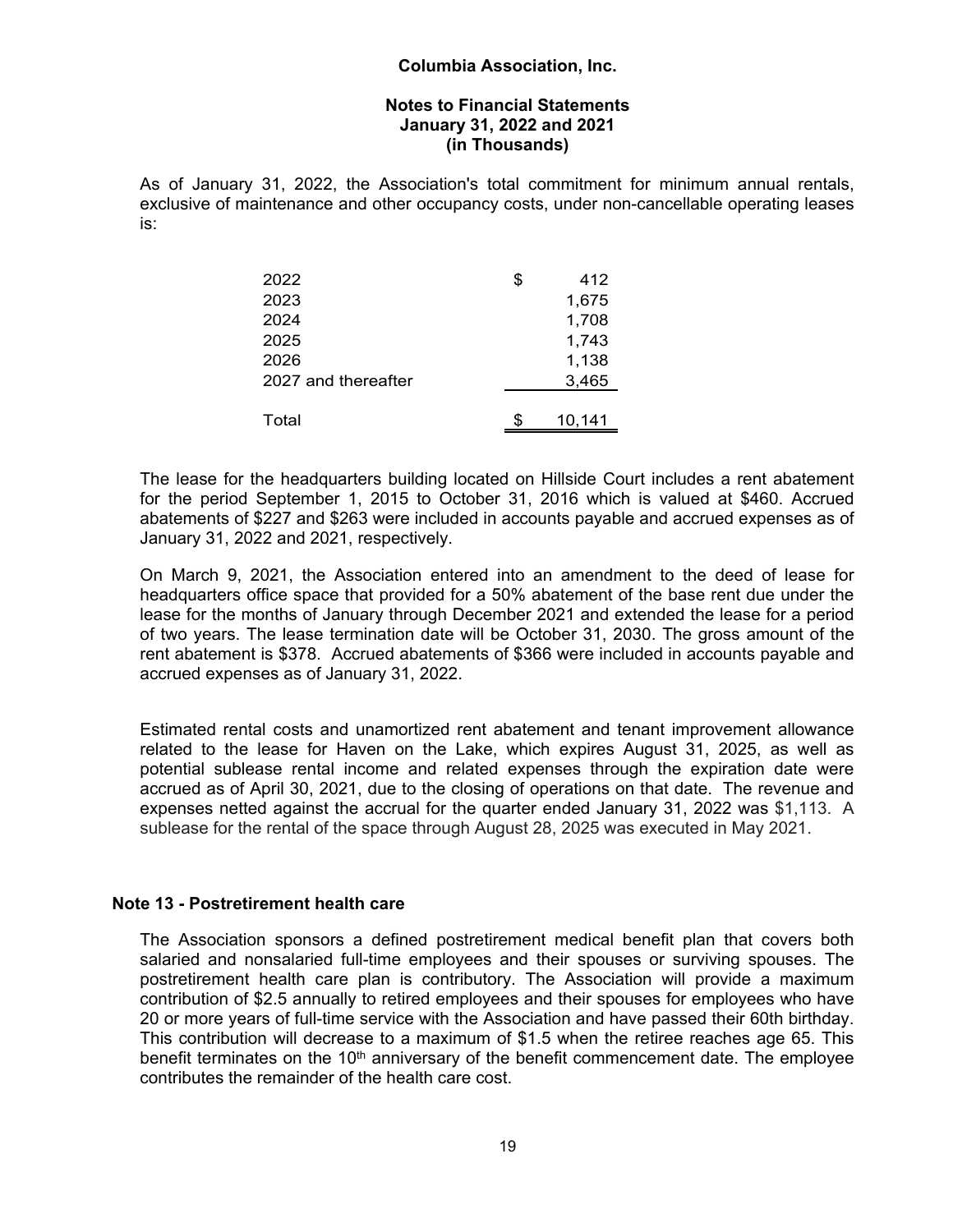# **Notes to Financial Statements January 31, 2022 and 2021 (in Thousands)**

The following table sets forth the funded status of the Association's postretirement health care benefit plan reconciled to the accrued postretirement benefits cost recognized by the Association as of April 30:

|                                                                                                                                                                                             |    | 2021                    | 2020                                     |  |  |
|---------------------------------------------------------------------------------------------------------------------------------------------------------------------------------------------|----|-------------------------|------------------------------------------|--|--|
| Reconciliation of benefit obligations<br>Obligation at beginning of year<br>Service cost<br>Interest cost<br><b>Actuarial loss</b><br>Plan amendments<br>Benefit payments                   | \$ | 829<br>34<br>23<br>(17) | \$<br>729<br>28<br>28<br>4<br>56<br>(16) |  |  |
| Obligation at end of year                                                                                                                                                                   | S  | 869                     | 829                                      |  |  |
| Amount not yet recognized in net periodic<br>postretirement benefit costs<br>Unrecognized prior service cost (credit)<br>Unrecognized loss (gain)<br>Total amount not yet recognized in net | \$ | 43<br>(140)             | \$<br>50<br>(140)                        |  |  |
| periodic postretirement benefit costs                                                                                                                                                       |    | (97)                    | (90)                                     |  |  |
| Net periodic postretirement benefit costs<br>include<br>Service cost<br>Interest cost<br>Amortization of net gain from prior periods<br>service cost                                        | \$ | 34<br>23<br>(6)<br>6    | \$<br>28<br>28<br>(19)<br>6              |  |  |
| Net periodic postretirement benefit costs                                                                                                                                                   | \$ | 57                      | \$<br>43                                 |  |  |

The discount rate was 4.05% as of April 30, 2021 and 2020. The gross trend rate for health care coverage is 4.45% for all years.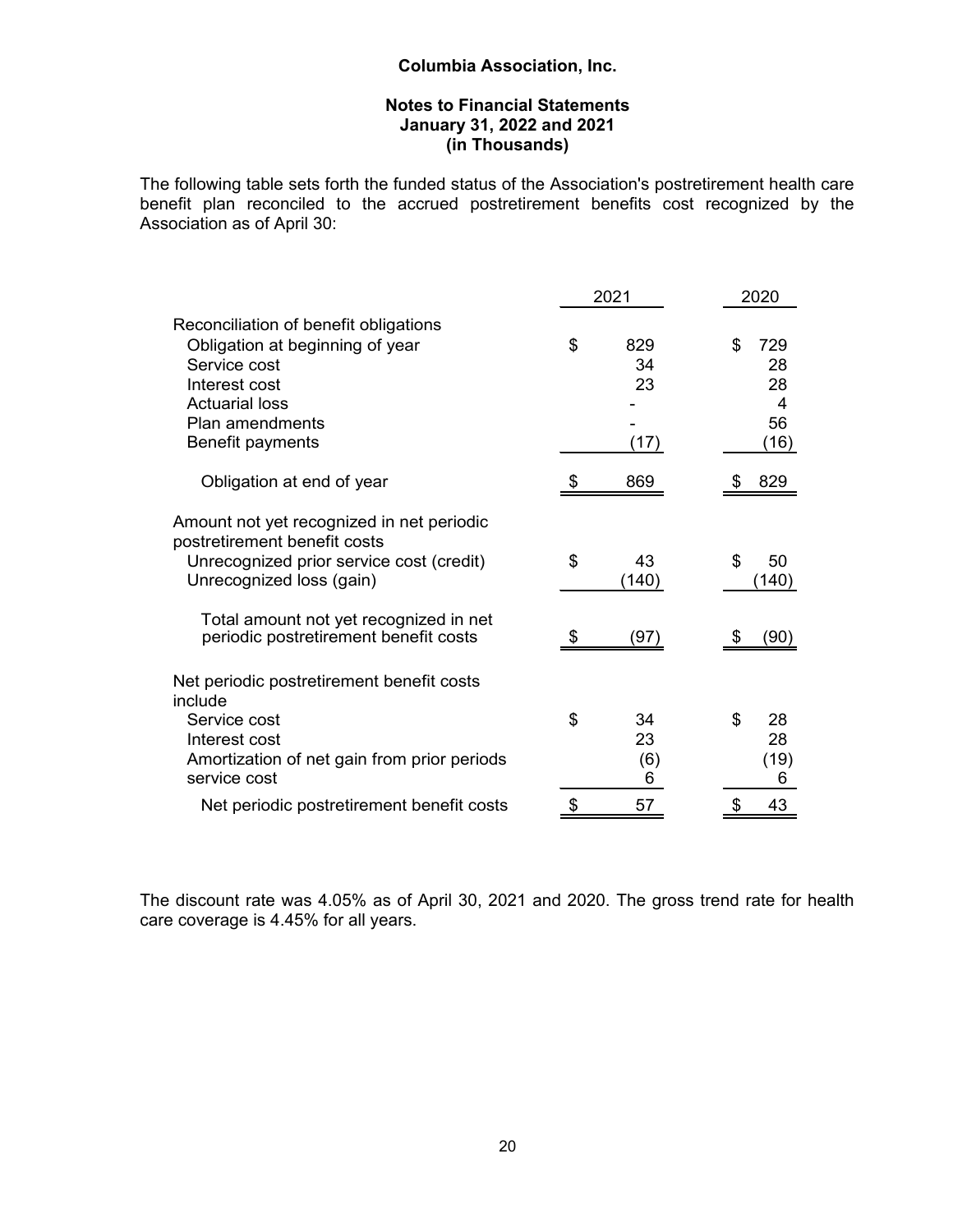#### **Notes to Financial Statements January 31, 2022 and 2021 (in Thousands)**

Assumed health care cost trend rates have a significant effect on the amounts reported for the health care plans. A one percent change in assumed health care cost trend rates would have the following effects as of April 30, 2021:

|                                                                                                                                                                                                        |     | 1% increase |   | 1% decrease |  |  |
|--------------------------------------------------------------------------------------------------------------------------------------------------------------------------------------------------------|-----|-------------|---|-------------|--|--|
| Effect on total service and interest cost<br>components of net periodic postretirement<br>health care benefit cost<br>Effect on the health care component of the<br>accumulated postretirement benefit | \$. | 8           | S |             |  |  |
| obligation                                                                                                                                                                                             |     | 105         |   | '92         |  |  |

The following is a projection of benefit costs under the plan:

| 2022        | \$<br>34 |
|-------------|----------|
| 2023        | 46       |
| 2024        | 51       |
| 2025        | 62       |
| 2026        | 62       |
| 2027 - 2030 | 283      |
|             |          |
|             | 538      |

#### **Note 14 - Significant estimates**

#### **Reserve for general liability self-insurance**

Under its general liability self-insurance plan, the Association accrues the estimated expense of general liability claims based on claims filed subsequent to year-end and an additional amount for incurred, but not yet reported claims based on prior experience. Accruals for such costs of \$1,112 and \$1,128 are included in accrued expenses as of January 31, 2022 and 2021. Claim payments based on actual claims ultimately filed could differ materially from these estimates.